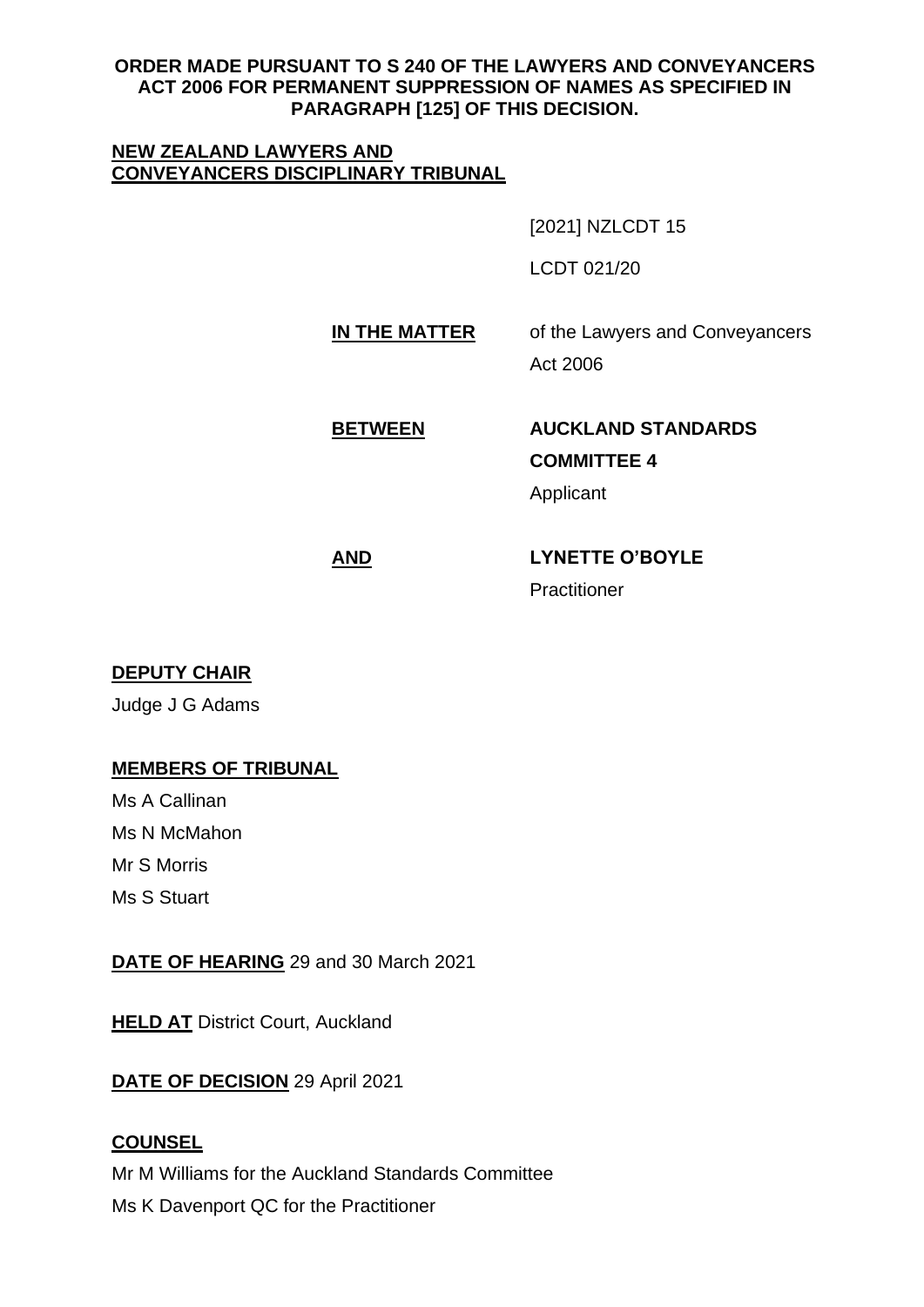## **DECISION OF THE TRIBUNAL RE LIABILITY**

#### *Letters to non-parties, errors, instructions*

[1] Ms O'Boyle faces a charge of misconduct and an alternative charge of unsatisfactory conduct. Principally, these charges arise from concerns about the character and intent of Ms O'Boyle's letter dated 27 June 2018, sent to four recipients. Additionally, they touch on allegedly misleading representations she made to the Standards Committee.

[2] The Standards Committee submits that the letters were inappropriate and unbalanced, that they contained misstatements, and were designed to cause employment troubles for the affected persons. Ms O'Boyle's case is that she took reasonable care to get her facts right, that she had honest if mistaken beliefs, and that she was acting on instructions from her client.

[3] Ms O'Boyle denies she misled the Standards Committee. She says that the Notes of Evidence in a Family Court case corroborated some of her assertions. She argues that she always intended, when writing the term "Notes of Evidence", to refer to her own handwritten notes.

[4] In this case we must decide five main issues. Those issues, and sub-headings, are set out in the following index:

#### Issue Paragraph

#### **What was the context and timeline around sending the letters?**

| The text of the letters                | $[5] - [13]$  |
|----------------------------------------|---------------|
| Was any text redacted?                 | $[14] - [18]$ |
| Timeline – When were the letters sent? | $[19] - [24]$ |
| Context in which the letters were sent | $[25] - [44]$ |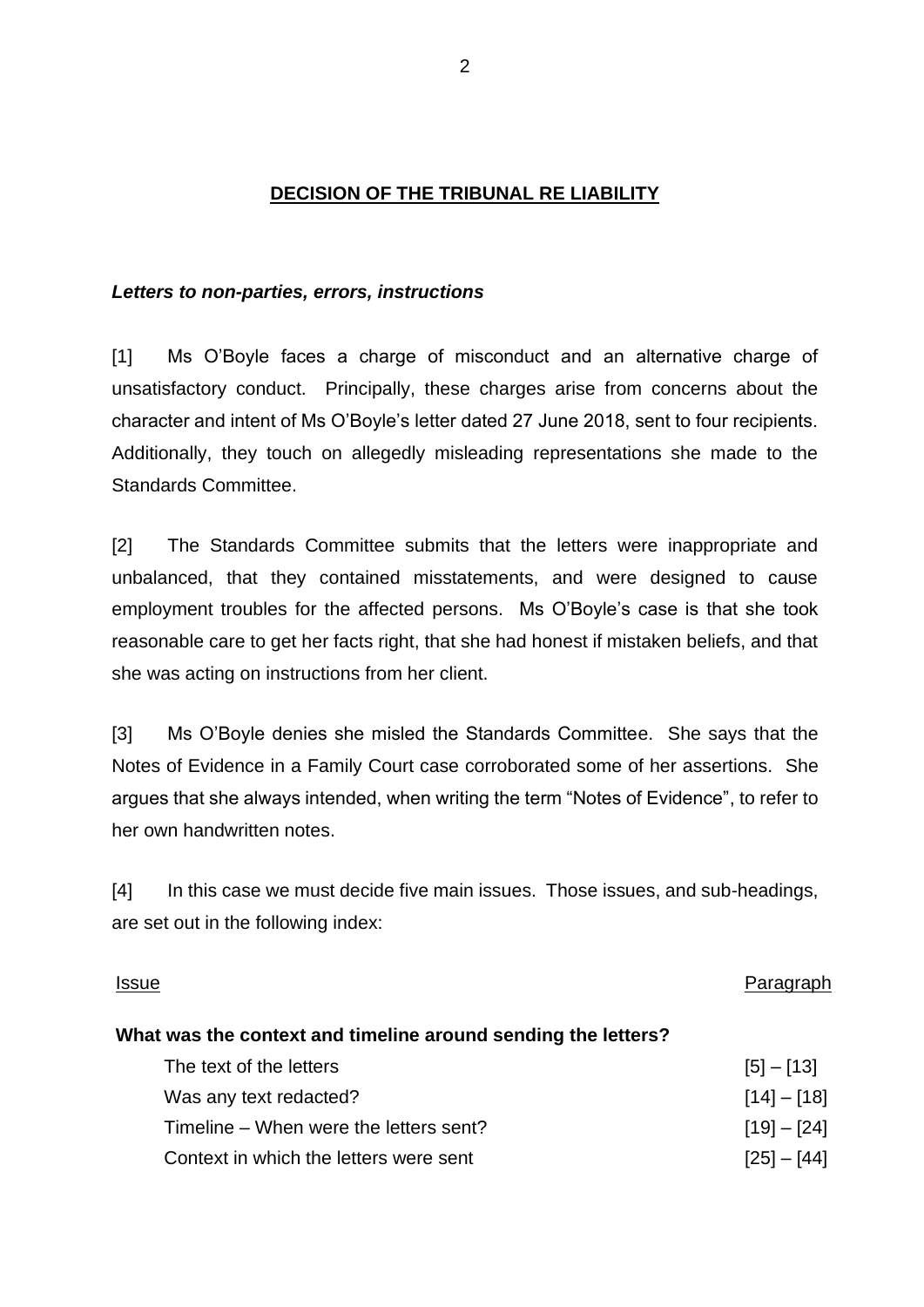## • **Did Ms O'Boyle take reasonable care in composing and sending the letters?**

| Organisation and presentation of the original letter                                                                                                                            | $[45] - [48]$   |
|---------------------------------------------------------------------------------------------------------------------------------------------------------------------------------|-----------------|
| Did Ms O'Boyle have "very strong evidence" upon which to impugn<br>the complainant and his partner?                                                                             | $[49] - [55]$   |
| Did Ms O'Boyle take reasonable care, in the original letter, when<br>dealing with Mr C's alleged untruthfulness?                                                                | $[56] - [66]$   |
| Did Ms O'Boyle take reasonable care in alleging misuse of<br>Departmental devices to interfere with Legal Aid, and in making<br>allegations about Ms P in the covering letters? | $[67] - [70]$   |
| Was the original letter sent to convey the client's complaint under<br>the State Sector Code of Conduct?                                                                        | $[71] - [74]$   |
| What is misconduct?                                                                                                                                                             | $[75] - [92]$   |
| Is Ms O'Boyle's conduct in sending the letters, or in her<br>subsequent communication with the Standards Committee,<br>misconduct?                                              | $[93] - [109]$  |
| Summary of conduct findings; discussion                                                                                                                                         | $[110] - [118]$ |
| If not, is it unsatisfactory conduct?                                                                                                                                           | $[119] - [122]$ |
|                                                                                                                                                                                 |                 |

## *What was the context and timeline around sending the letters?*

## *The text of the letters*

[5] At the relevant time, Ms O'Boyle's client ("the client") had recently lost an interim child care case. The children in question were teenagers. The client's former partner, the complainant (in this decision called "Mr C"), was self-represented. He had told Legal Aid two material facts that jeopardised the client's legal aid grant. The client complained to the Police that Mr C may have hacked her Facebook Messenger account to obtain information which he provided to Legal Aid and the Court in the child care case. Ms O'Boyle had recently written to Mr C asking him to discover certain electronic communications relating to the alleged hacking.

[6] Against this background, Ms O'Boyle sent a letter (the original letter) to the Chief Executive of Mr C's employer, a Government Department in which Mr C holds a senior position. The letter suggested that Mr C and his partner (Ms P) had used Departmental devices to hack the client's media accounts. Ms O'Boyle copied the original letter to two other Government Departments, each with a covering letter suggesting that the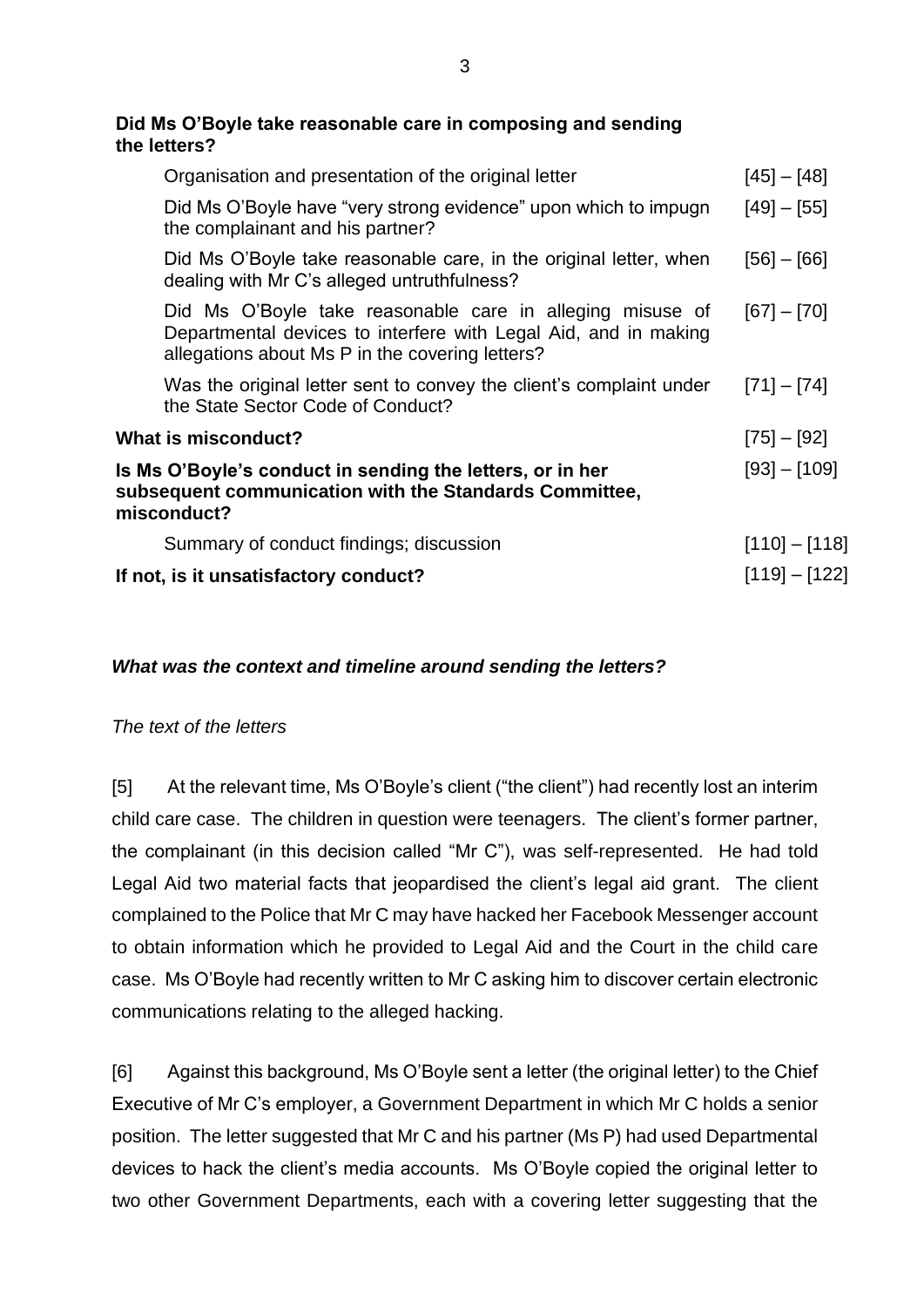addressee may be Ms P's employer. The covering letters sought the same information about IP addresses and suggested the Government Department might be at fault. One of those addressees was, in fact, Ms P's employer.

[7] Ms O'Boyle also copied the original letter to the Privacy Commissioner.

[8] The original letter, dated 27 June 2018, on Ms O'Boyle's office letterhead, was in the following terms, $1$  subject to our redactions:

27 June 2018

XXXXX [Individual Name] The Chief Executive National Office Ministry of XXX **XXXXX** WELLINGTON

Via email and post

Dear [Name]

### **Unauthorised Access of [the client's] Social Media Account by [Mr C], Employee and other matters**

1. I act for [the client]. There has [sic] been ongoing Family Court Proceedings since 2013. These proceedings have been, at times, acrimonious and recently proceedings became very stressful for all parties when the matter came before the Court on a Without Notice basis, filed by [Mr C]. [Mr C] has been self-represented for some time and has filed two Without Notice Applications in a very short space of time. A hearing was recently held in the Whangarei Family Court on 28 and 29 May 2018.

## **Unauthorised Access Of Digital Media – [Mr C] – Government Property**

- 2. It has come to my client's attention at least 4 people have been accessing her digital media accounts. My client has downloaded the IP addresses of the persons who have been accessing her account. There have been four main IP addresses accessing [the client's] accounts. There is very strong evidence to link [Mr C], [Ms P], [Mr C's] partner, who we understand works for either the [X Department or the Y Department], and [the client's] older daughters as the persons who may have been accessing the digital media accounts. One of the IP addresses also accessed my computer.
- 3. It has come to [the client's] attention one or more of the IP addresses are from a Government agency. Accordingly, she requests discovery from you, as to whether any of your computers, phones or other devices [Mr C] had access to as the [Title to Mr C's Position], were used in this unauthorised

 $1$  Bundle, pp  $17 - 18$ .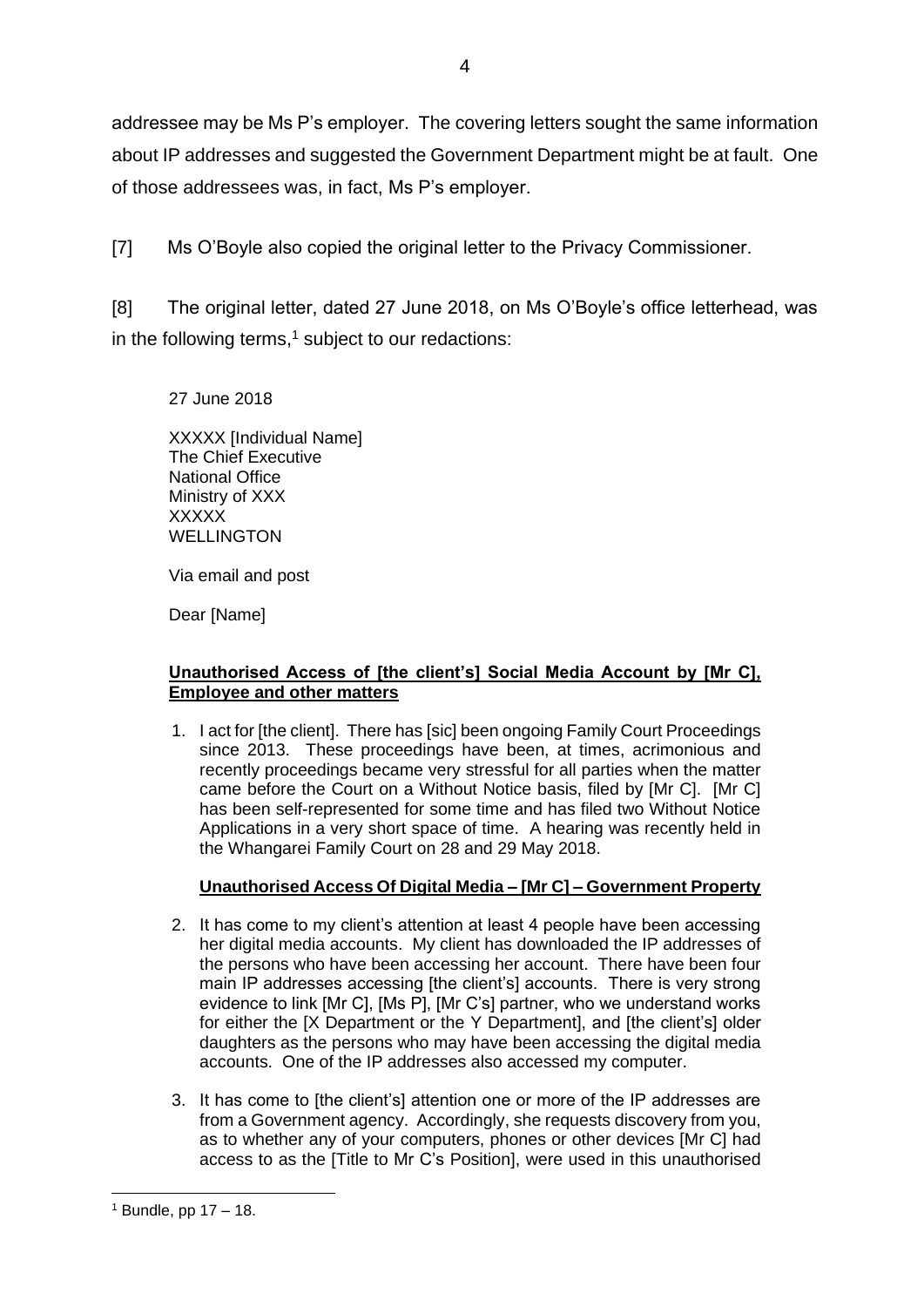access of her digital media. To assist, I enclose a copy of the IP addresses which have been used to access my client's digital media accounts. These IP addresses are released to the Ministry on the strict understanding they will not be provide [sic] or released to [Mr C] or any third party without [the client's] consent. As you can appreciate my client takes the unauthorised access of her digital media very seriously.

- 4. I am forwarding a copy of this letter to the Privacy Commissioner because my client believes that as a matter of Public Interest employees of the Public Service who use Government devices should use those devices for appropriate use only.
- 5. My client has also referred the unauthorised access to the NZ Police. The investigation into the unauthorised access with respect to my computer by one of the IP addresses is ongoing. I look forward to receiving dialogue with your agency about this matter. Please note a similar letter is being sent to [Ms P's] employer requesting information.

#### *False Information given during Court proceedings*

6. My client has also instructed me to raise two matters with you which she feels very strongly about.

#### *Past Criminal Offending of [Mr C]*

7. [The client] firmly believes [Mr C] has lied to the Court and possibly to you his employer. [Mr C] gave evidence on 28 May 2018 you as his employer were aware he had faced one count of theft. Mr [C] actually faced four counts of theft in 2009. [The client] is also concerned about the veracity of [Mr C] with respect to his criminal offending and other matters. The basis for this is [Mr C] undertook a clinical psychological assessment for his sentencing on 17 December 2009. That assessment was provided to the Criminal Court so is a public document. [Mr C] told the Psychologist he had recently lost his mother and father in law and his eldest son was returning to England. None of that information was or is factually correct. [Mr C's] son is only just 11, he was 4 at the time. [Mr C's] mother is very much alive and so is [the client's] father. [The client] has a copy of that report and can provide the same if you require.

#### Legal Aid

- 8. [The client] is in receipt of legal aid. It has come to my client's attention. [Mr C] has contacted Legal Aid and has attempted to have [the client's] aid withdrawn. It would appear [Mr C] has used his position as a Ministry employee to gain information about [the client's] Legal Aid. [Mr C] has also used the Information that was obtained by the unauthorised access of [the client's] digital media to provide information to legal aid. The Ministry is on notice if the Ministry confirms or information comes to hand via other methods [Mr C] has used Ministry equipment to access [the client's] information then has used that information to forward to Legal Aid [XXXX] the matter will be referred to the Police.
- 9. My client is concerned [Mr C] has used his position as a senior manager in the Ministry [XXXX] to interfere with her Legal Aid. My client seeks copies of the emails and letters written by [Mr C] to Legal Aid by [Mr C]. [sic]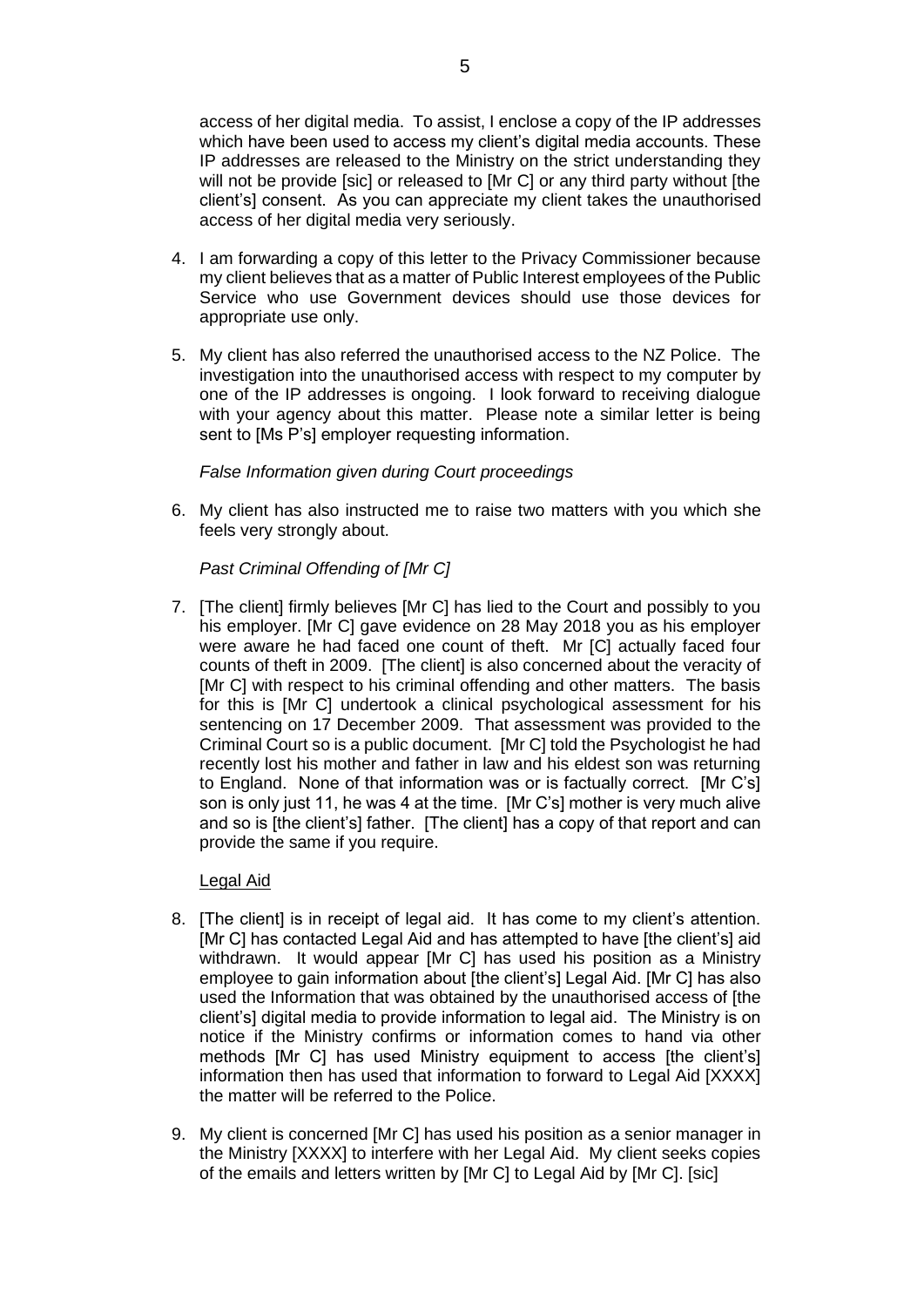I look forward to hearing from you as a matter for urgency.

Yours sincerely

Lynette O'Boyle **Solicitor** O'Boyle Law

cc The Privacy Commissioner

[9] The covering letter sent to the Government Department that was not Ms P's employer, was in these terms<sup>2</sup>:

29 June 2018

[XXXXX Departmental Name] Private Bag [XXX] **Wellington** XXX

Via Email: [xxx@xxx]

Dear Sir/Madam

#### **Unauthorised Access of [the client's] Social Media Account by [Ms P], Employee**

I act for [the client], whose digital media accounts may have been accessed without authority by [Ms P], who I believe may work for [this Department]. Please find enclosed a copy of a series of IP addresses. [Ms P] is the partner of [Mr C]. I also enclose a copy of a letter I sent to [Personal Name of CEO of Mr C's employer], who is the employer of [Mr C]. That letter provides background information. I ask that this matter be treated as a confidential matter but am enquiring if any of the IP addresses listed on this printout belong to computers, phones or laptops which belong to [X] which are in the possession of [Ms P]. If there are, I seek disclosure of those IP addresses and also why [Ms P] has accessed, in an unauthorised manner, my client's digital media and why your government agency has allowed this to happen.

I look forward to hearing from you.

Yours sincerely

Lynette O'Boyle **Solicitor** O'Boyle Law

<sup>2</sup> Bundle, p 74.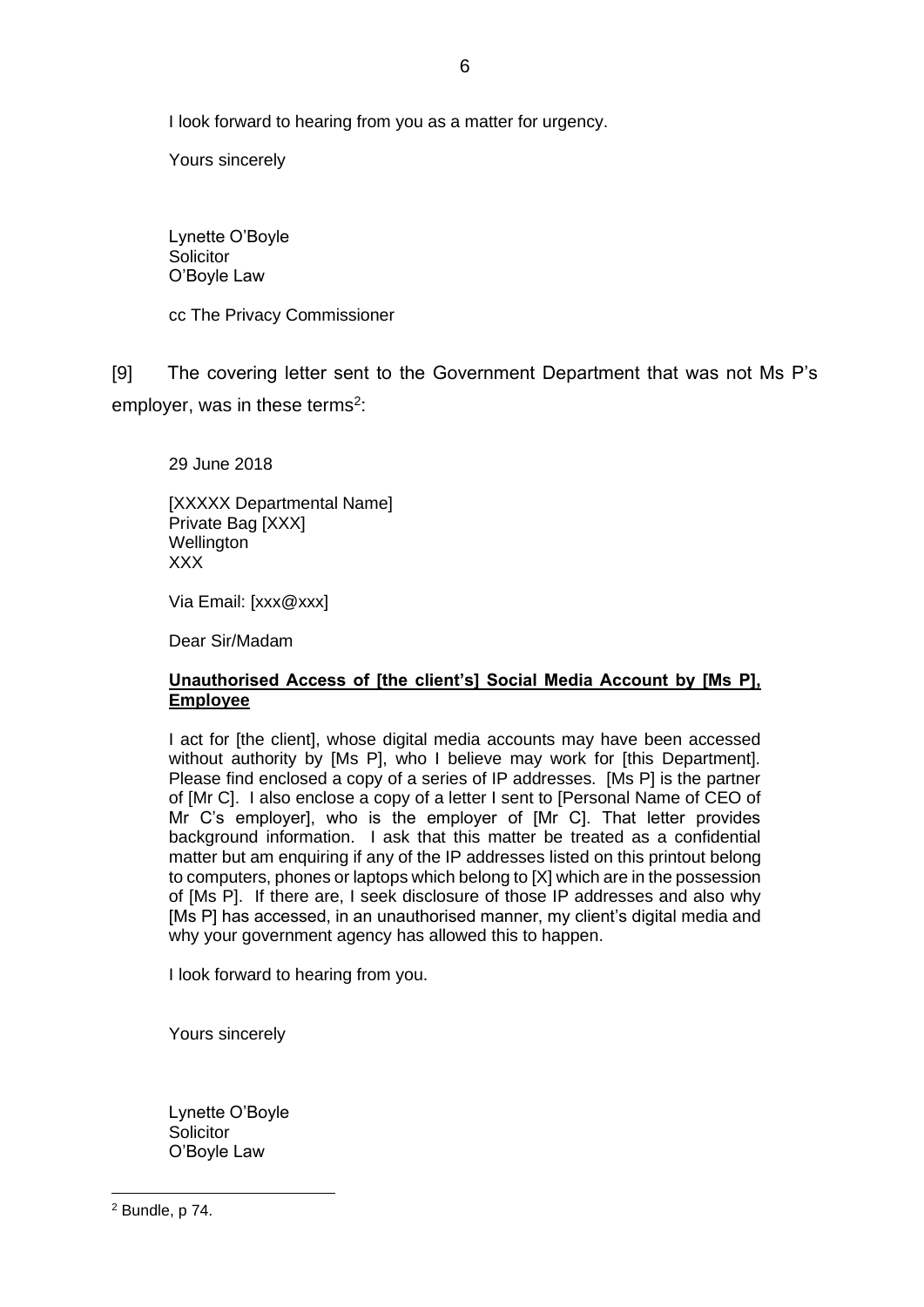[10] The covering letter to the Department that did employ Ms P was in similar terms, and likewise dated 29 June 2018.<sup>3</sup> Each of those two letters was produced separately in Ms O'Boyle's office. We know this because the Departmental names differed in length and line breaks occurred differently. Each of the accompanying letters was identifiably signed by Ms O'Boyle.

[11] Mr C's employer replied that none of the IP addresses related to it and that Mr C had not improperly used his work devices. Ms P's employer similarly advised that none of the IP addresses related to their Department and that Ms P had not improperly used her work devices.

[12] Although, in the original letter, Ms O'Boyle asserted that Mr C "has lied to the court and possibly to you his employer" about "his criminal offending and other matters," it is common ground, now, that Mr C had told the truth at the Court hearing, namely, that although he had faced four charges in 2009 [laid on the same day, addressing four identical offences within a three-month period], he had no criminal convictions because he was discharged without conviction, and that he was granted permanent name suppression. An affidavit by a Court Registrar<sup>4</sup> confirms these details.

[13] In the course of responding to the Standards Committee investigation, Ms O'Boyle reiterated her version of the facts about Mr C's alleged criminality. She bolstered her stance with references to "Notes of Evidence". <sup>5</sup> When the Standards Committee obtained the Notes of Evidence from the Court, those Notes corroborated Mr C's veracity concerning what he had told the Court about these matters, contradicting Ms O'Boyle.

<sup>3</sup> Bundle, p 110.

<sup>4</sup> Affidavit Crystal Whittaker 19 March 2021.

<sup>5</sup> Ms O'Boyle's letter 31 May 2019 (Bundle, p 70), two references to "(Notes of Evidence 28 May 2018)"; Ms O'Boyle's letter 14 June 2019 (Bundle, p 102), reference to "The Notes of Evidence (NoE)"; Ms O'Boyle's letter 15 July 2019 (Bundle, p 115), reference to "the Notes of Evidence." Additionally, although the term Notes of Evidence" is not mentioned in Ms O'Boyle's letter of 14 June 2019 (Bundle, 105), she stated to the Standards Committee that on 28 May 2018, Mr C "gave evidence that he had one conviction", a statement that was misleading in two material respects: he gave evidence that he faced four charges and that he had no convictions (discharged without conviction).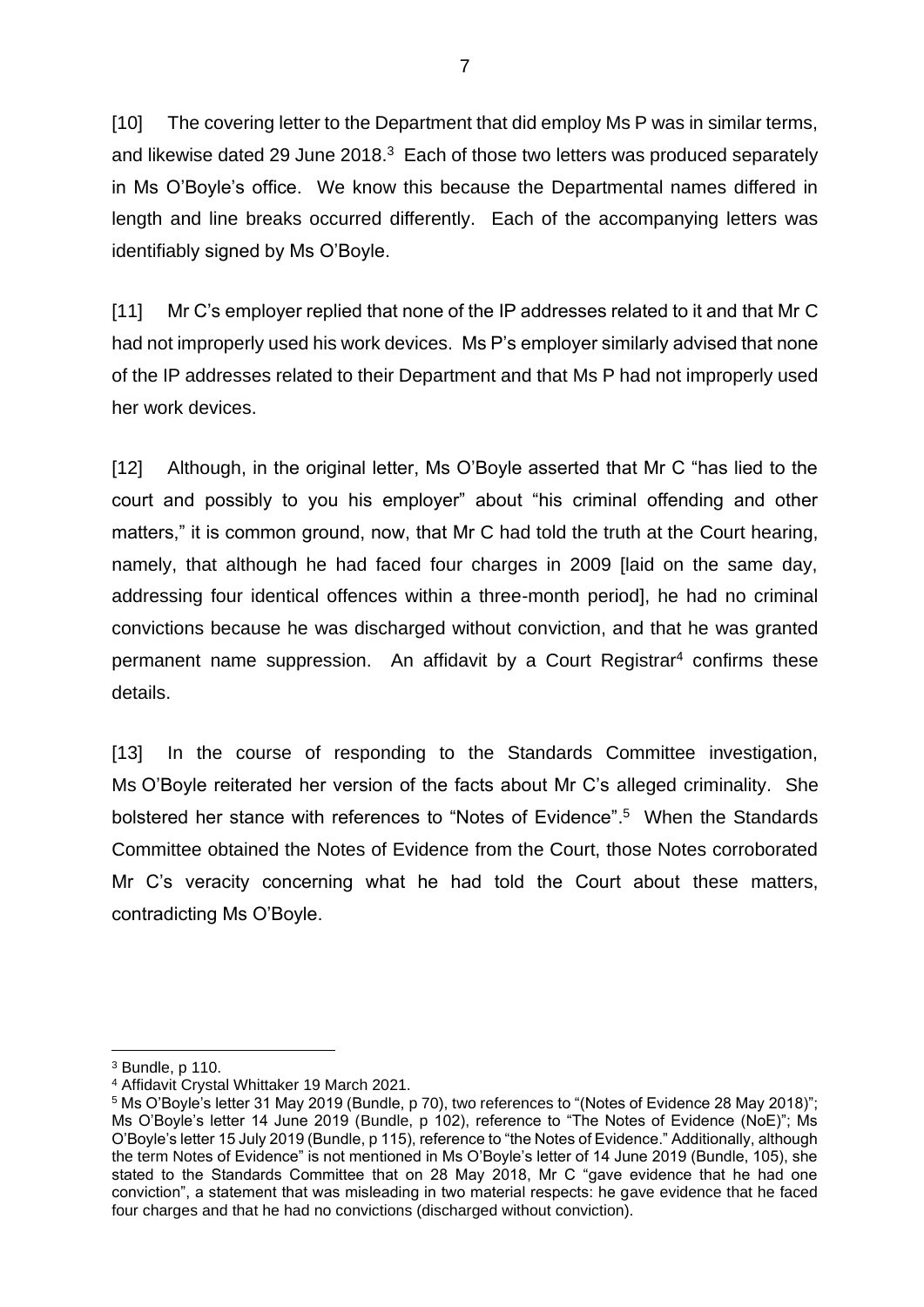#### *Was any text redacted?*

[14] In her first affidavit,<sup>6</sup> Ms O'Boyle tried to persuade us that the sting of adverse material was contained to some extent by her instruction to her PA, recorded on a sticky note, to redact parts of the original letter (relating to criminal charges and employment matters) from the version of the letter to be sent to Ms P's possible employers. Absent evidence from her PA, she relied on the sticky note, the tick upon it, and her assertion that her PA was "reliable"<sup>7</sup> to suggest redaction had occurred.

[15] We can imagine how the original letter would have been redacted so far as criminal matters are concerned. That would arguably have resulted in paragraph 7 being obscured. We do not understand how redaction of "employment" (a one-word description) could have been achieved because there are several direct and indirect references to, or matters touching upon, employment in the original letter.

[16] At the hearing, Ms O'Boyle was directed to differences in the way numbers were written on her office "E\_MAILED" stamp and the sticky note. $8$  The "3/7" did not resemble other notations by her PA. Ms O'Boyle made no precise concession but conceded: "I don't know the answer to that."<sup>9</sup> We are persuaded that the letters were not redacted by the appearance of the document provided by Mr C which he stated had been provided to him by Ms P as the document sent to her employer. That document is in the Bundle.<sup>10</sup> It is like the document received by Mr C's employer in that both bear an identically positioned stamp indicating it was emailed from Ms O'Boyle's office on [Monday] 2 July 2018 at 5pm, but the significant difference is that it does not bear any "Received" stamp such as that appearing on the document sourced from Mr C's employer.<sup>11</sup> We find the copy of the original letter sourced from Mr  $C^{12}$  was most likely that posted to Ms P's employer by ordinary mail. That explains why it bears a stamp from Ms O'Boyle's office showing when it was emailed and a

<sup>6</sup> At para 22.

<sup>7</sup> Ms O'Boyle's affidavit 21 December 2020, para 22.

<sup>8</sup> See NoE p 40, line 7 to p 43, line 9.

 $9$  NoE p 42, lines  $3 - 4$ .

<sup>10</sup> Bundle, p 110.

<sup>11</sup> Bundle, p 17.

 $12$  Bundle, p  $17 - 18$ .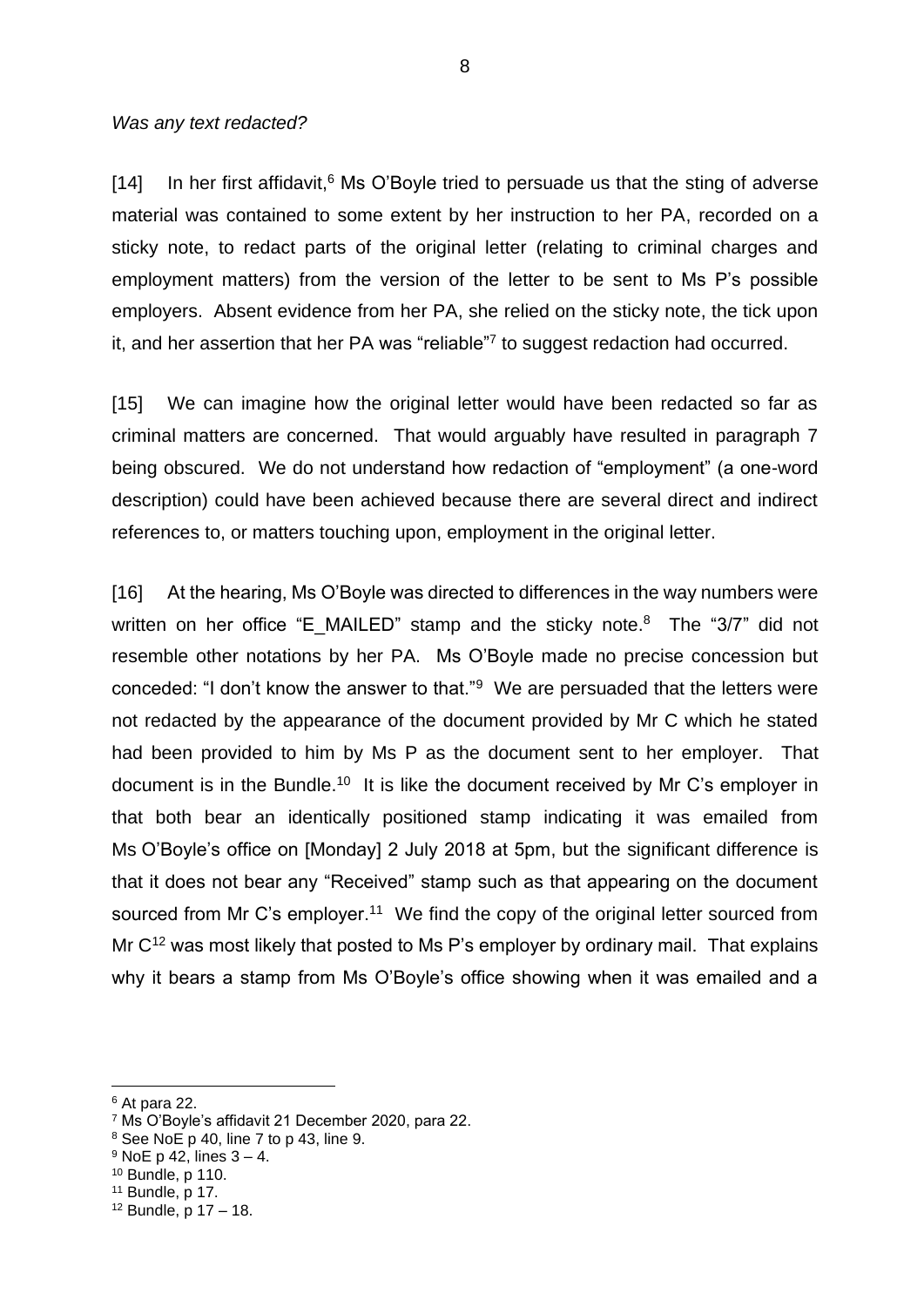stamp, probably from Ms P's employer, indicating its receipt in Wellington three days after being posted in Whangarei.

[17] In the absence of evidence from Ms O'Boyle's PA, we cannot place much reliance on what that tick indicates. Ms O'Boyle told us at the hearing that her PA had subsequently left her employ, that the relationship had broken down and, "I wouldn't ask her [to give evidence to clarify these matters] and she would probably say no."<sup>13</sup>

[18] Charges must be determined on the balance of probabilities.<sup>14</sup> We find that the copies of the original letter sent to Ms P's possible employers were not redacted.

## *Timeline - When were the letters sent?*

[19] Ms O'Boyle was unable to produce office or email records to show when each of the four letters was sent to its addressee. In the resultant void, she offered differing versions of when, and in what relational timeframe, the original letter and covering letters were sent, namely:

- That the original letter was emailed to Mr C's employer on 2 July 2018 at 5pm as noted by the handwritten information entered into her office stamp on the face of the document.<sup>15</sup>
- That the original letter was emailed to Mr C's employer on 3 July 2018 by her PA as recorded by a tick and the notation "3/7" appearing on Ms O'Boyle's sticky note affixed to one of the accompanying letters.<sup>16</sup>
- That the original and covering letter to the Department that did not employ Ms P was sent on 3 July 2018 at 10.10am as evidenced by her PA's handwritten entry in the office stamp.<sup>17</sup>

 $13$  NoE p 43, lines  $12 - p$  44, line 2.

<sup>14</sup> Section 241 Lawyers and Conveyancers Act 2006.

<sup>15</sup> Bundle, p 17. Ms O'Boyle's affidavit 21 December 2020 para 20, and Exhibit G.

<sup>16</sup> Bundle, p 74. Ms O'Boyle's affidavit 21 December 2020, Exhibit I.

<sup>17</sup> Bundle, p 74. Ms O'Boyle's affidavit 21 December 2020 para [22]. NoE pp 40- 41.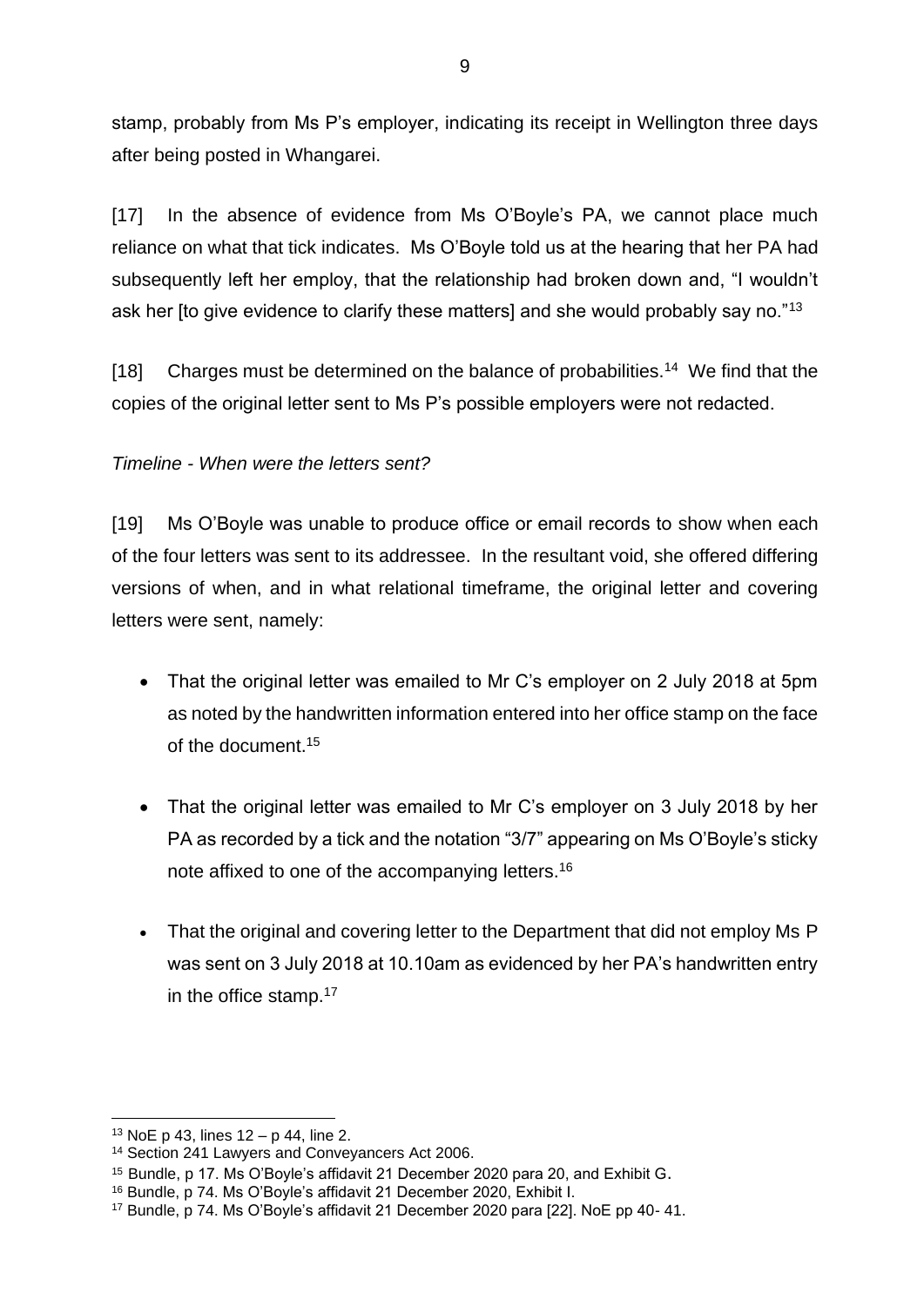- That the original and covering letter to the Department that did employ Ms P was sent a few days later when the other Department had replied to inform that Ms P was not their employee.<sup>18</sup>
- That the original and covering letter to the Department that did employ Ms P was sent on 3 July 2018 at 10.11am as evidenced by her PA's handwritten entry in the office stamp.<sup>19</sup>

[20] Adding another layer to these uncertainties, Ms O'Boyle gave evidence that the letters were only emailed and no copy was sent by ordinary post.<sup>20</sup> This evidence is at odds with the notation "via email and post" on the first page of the original letter.<sup>21</sup> Moreover, the physical appearance of office stamps on the face of the letters indicates that they were posted (after having been emailed).

[21] Among these alternative versions of when and how the letters were sent, only one issue seems material, namely: were the covering letters to the two Departments sent contemporaneously or a few days apart? Ms O'Boyle's suggestion that they were sent serially is at odds with the notations on the documents in evidence. Ms O'Boyle identified the entries in her office "E-MAILED" stamps as being characteristic of her PA whom Ms O'Boyle described in her affidavit as "a reliable EA"<sup>22</sup> [Executive Assistant]. The notations indicate emailing occurred, to the incorrect Department, on 3 July 2018 at 10.10am; and to the correct Department, one minute later, on 3 July 2018 at 10.11am.

[22] Accordingly, we find the letters seeking Ms P's employers were sent contemporaneously. In passing, we comment that Ms O'Boyle's process inevitably meant that the material, inevitably offensive to Ms P, let alone Mr C, was wilfully shared with at least one Government Department that had nothing to do with anyone in the client's case.

<sup>18</sup> NoE p 32, lines 22 – 23; NoE p 49, lines 5 – 10; NoE p 49, line 32 to p 50, line 8; p 50, line 11 to p 52, line 8.

 $19$  Bundle, p 110. NoE p 50, lines  $10 - 26$ .

<sup>20</sup> NoE p 60, lines 7 – 15.

<sup>21</sup> Bundle, p 17.

<sup>22</sup> Ms O'Boyle's affidavit 21 December 2020, para 22.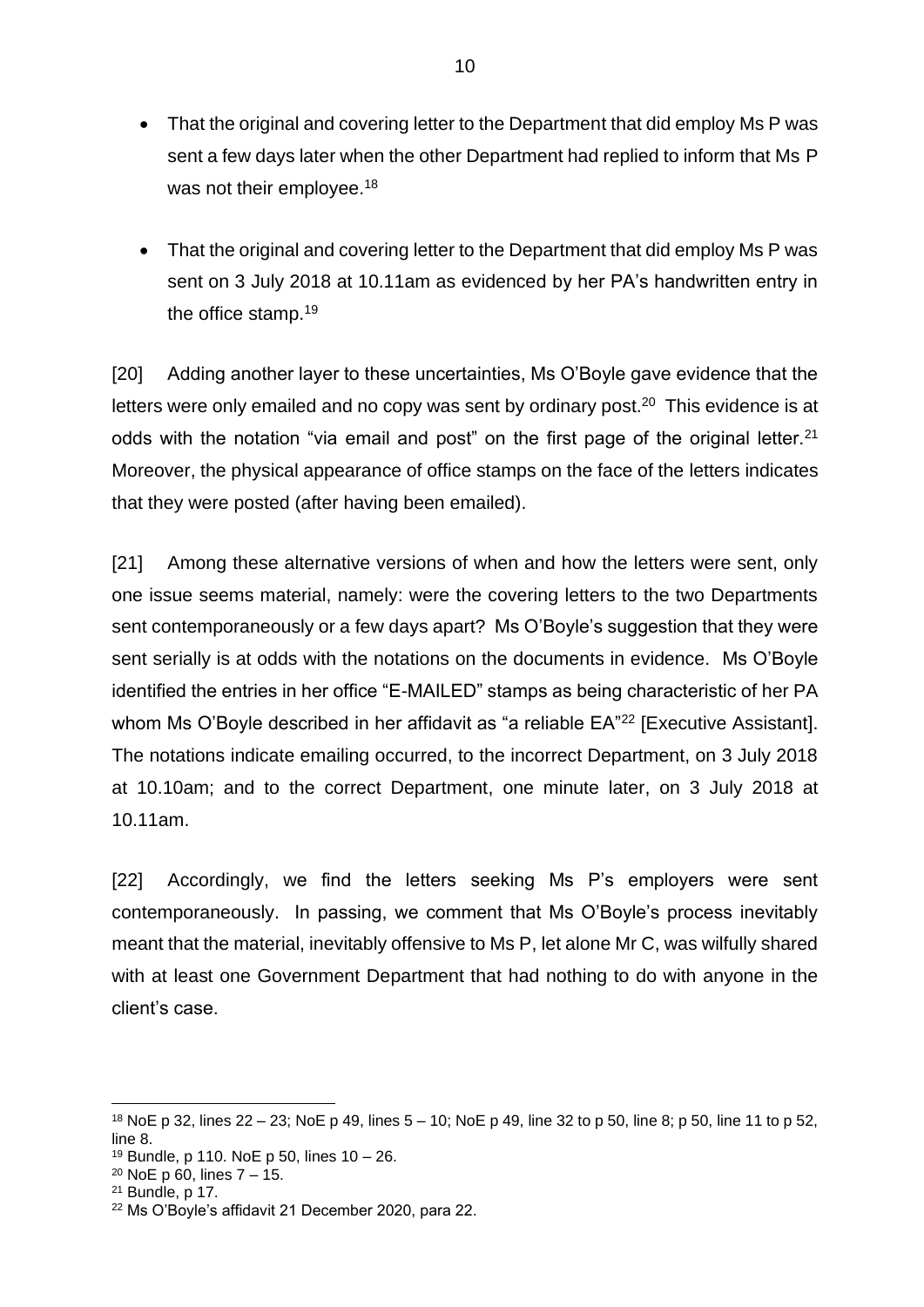[23] In her affidavit of 30 March 2021, filed during this hearing, Ms O'Boyle, after checking, informs that "from documents saved on my hard drive" she can tell that the client "began to raise issues which lead [sic] to the letter of 27 June" before 18 June.<sup>23</sup> We find that the original letter had been in the course of composition for several days before its 27 June date. Congruent with that timeline, we find that Exhibit A to her supplementary affidavit is more probably the version of the original letter emailed to her client on [Wednesday] 27 June for approval. That emailing is indicated by her office email stamp. We therefore find Ms O'Boyle's evidence<sup>24</sup> that the 2 July stamp indicated when a draft of the letter was sent to her client is mistaken.

[24] Despite Ms O'Boyle's evidence to the contrary,<sup>25</sup> we find it probable that the original letter to Mr C's employer was emailed at 5pm on 2 July 2018.

### *Context in which the letters were sent*

[25] Ms O'Boyle has practised law for 30 years. In recent years, she has been in sole practice, employing a PA and a part-time accounts clerk. She says her practice is busy, mainly in family law, including high conflict cases.

[26] Around the relevant time, Ms O'Boyle was stressed because her mother was terminally ill. Family duty caused Ms O'Boyle to fly to Tauranga most weekends, often leaving on Thursday or Friday, returning Monday or Tuesday.

[27] She had acted for the client since 2014. The client had formed a new relationship with a man (in this decision called "the partner"). At a time before the hearing (how long before we do not know), the client applied for a protection order against the partner. Later, presumably before the 28 May hearing, they reconciled. Mr C, who was self-represented, applied for contact with his teenage children. The client opposed. The children visited Mr C during school holidays and remained in his care. Mr C claimed the children were unsafe with the client because of risk of violence within the client's home. During the subsequent school term, the client went to

<sup>23</sup> Ms O'Boyle supplementary affidavit para 2.

<sup>24</sup> NoE p 88.

<sup>25</sup> NoE p 88 (entire page).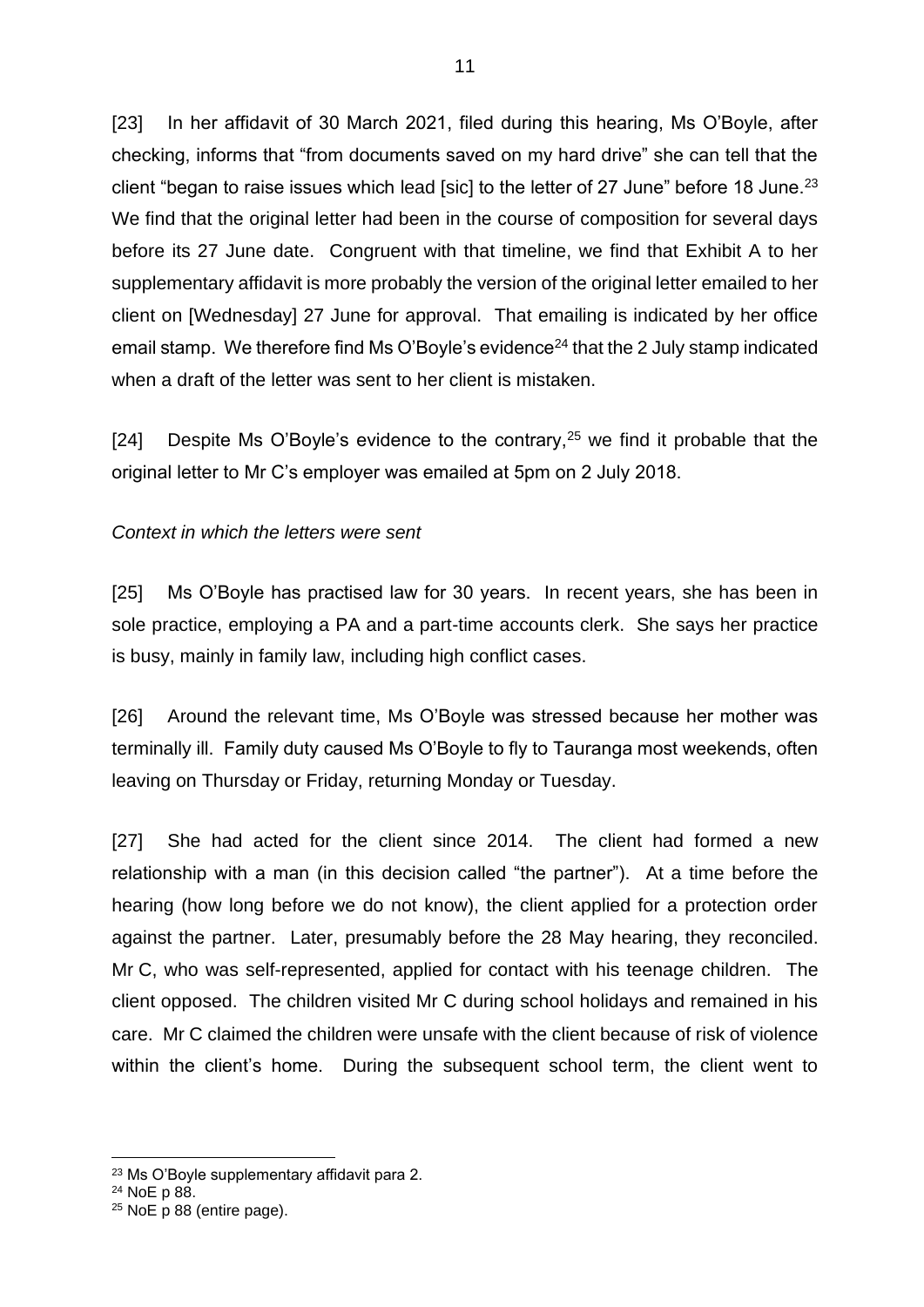Wellington and unilaterally removed the children. Mr C obtained an urgent hearing in Whangarei to determine interim care.

[28] At the 28 May Family Court hearing, Mr C put certain photographs to the client. One (or more) depicted injuries she had suffered at the hands of the partner. He crossexamined the client about plans she had been discussing by text or similar with her friend in the UK about spiriting the children out of New Zealand, presumably to avoid or frustrate the court process.

[29] In preparation for that hearing, Ms O'Boyle planned to challenge Mr C's veracity. In her preparation she had regard to his alleged criminal offending and to statements made in a psychological report on his behalf when he appeared for sentencing. Although these were distant in time (late 2009 to January 2010) and the alleged offending was of only slight gravity, she was primed to cross-examine. One of the questions she prepared was "You say your name is suppressed, what proof do you have?"<sup>26</sup>

[30] Ms O'Boyle's cross-examination plans were thwarted by the judge who took the view that the primary matter on his agenda at the urgent hearing was the safety of the children. The judge interrupted Ms O'Boyle and would not allow her to follow her planned line. The judge did not permit Mr C to call Ms P, advising that he accepted their home was safe. At the hearing, the judge took control of the issue of Mr C's alleged criminality, asking some questions which we now know Mr C answered truthfully.

[31] On one point that later assumed significance in this present matter, Ms O'Boyle, in the hearing, made a mistaken note of the evidence that Mr C gave. The Notes of Evidence (or transcript) of the hearing record that in answer to the Judge's question "Were there one charge of that or more than one?" Mr C answered: "There were four charges."<sup>27</sup> In her handwritten notes made in Court at the time, Ms O'Boyle recorded

<sup>26</sup> Ms O'Boyle's affidavit, 21 December 2020, para 16 and Exhibit B.

<sup>&</sup>lt;sup>27</sup> Family Court NoE p 73, lines  $6 - 8$ ; exhibit C to Ms O'Boyle's affidavit 21 December 2020.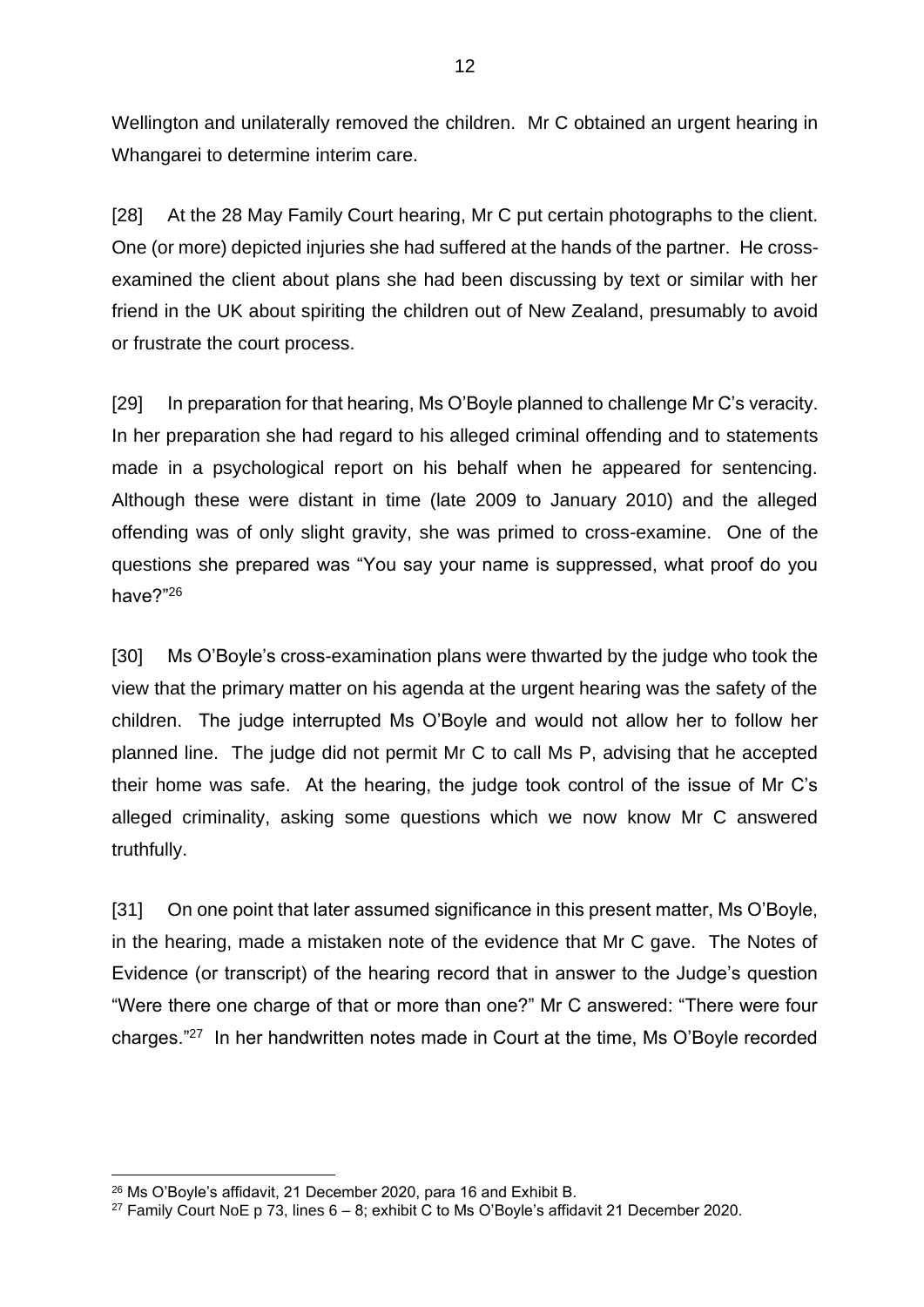"Were there one or more charges" and answer: "One charge."<sup>28</sup> Ms O'Boyle was convinced Mr C lied to the Court.

[32] The interim hearing took place on 28 May 2018. The decision was given orally on 29 May. The client lost. Ms O'Boyle filed an application for leave to appeal the interim orders. The applications for final orders were still ongoing in the Family Court.

[33] Mr C advised Legal Aid that the client had received a bequest of \$70,000 and had been trading in puppies on TradeMe. The client formed the view that the only way Mr C could have obtained copies of her photographs showing her injuries, information about her plans to take the children offshore, her inheritance, and her selling puppies was by improperly accessing her Facebook Messenger account. The client formally complained to Police on 3 June 2018. Police noted the complaint as: "accesses computer system for dishonest purposes."<sup>29</sup>

[34] On 12 June 2018, Ms O'Boyle sent a letter<sup>30</sup> to the lawyer acting for the children and to Mr C. The letter noted that a directions' conference was to occur on 18 June 2018 to deal with management of the ongoing matter in the Family Court. In her letter, the latter portion of which is reproduced in this paragraph, Ms O'Boyle requested discovery from Mr C in these terms:

I seek discovery of the following:

- 1. Any electronic communications which is to include, but not to be limited to emails, texts, photographs, screenshots, messages and copies of any Facebook messenger or any other electronic social media application which relates to my client, and/or the children and/or the proceedings.
	- a. Received to and from your phone, from the phones of [the client's 2 adult daughters and Ms P] for the period of 1 March 2018 to 7 June 2018;
	- b. We seek the telecommunication logs from the telecommunication company of phones, laptops and electronic devices including those of your employer. In terms of your employer, we only seek discovery of the electronic communications which relate to [the client] and/or the children and/or the proceedings; the period of this discovery is 1 March 2018 to 7 June 2018.

<sup>28</sup> Ms O'Boyle's affidavit 21 December 2020, Exhibit D.

<sup>29</sup> Ms O'Boyle's affidavit 21 December 2020, Exhibit A.

<sup>&</sup>lt;sup>30</sup> The letter, produced on the final day of our hearing, bears the date 11 May 2018 but we accept that it was sent by email on 12 June 2018 at 1.24pm as noted within Ms O'Boyle's office stamp.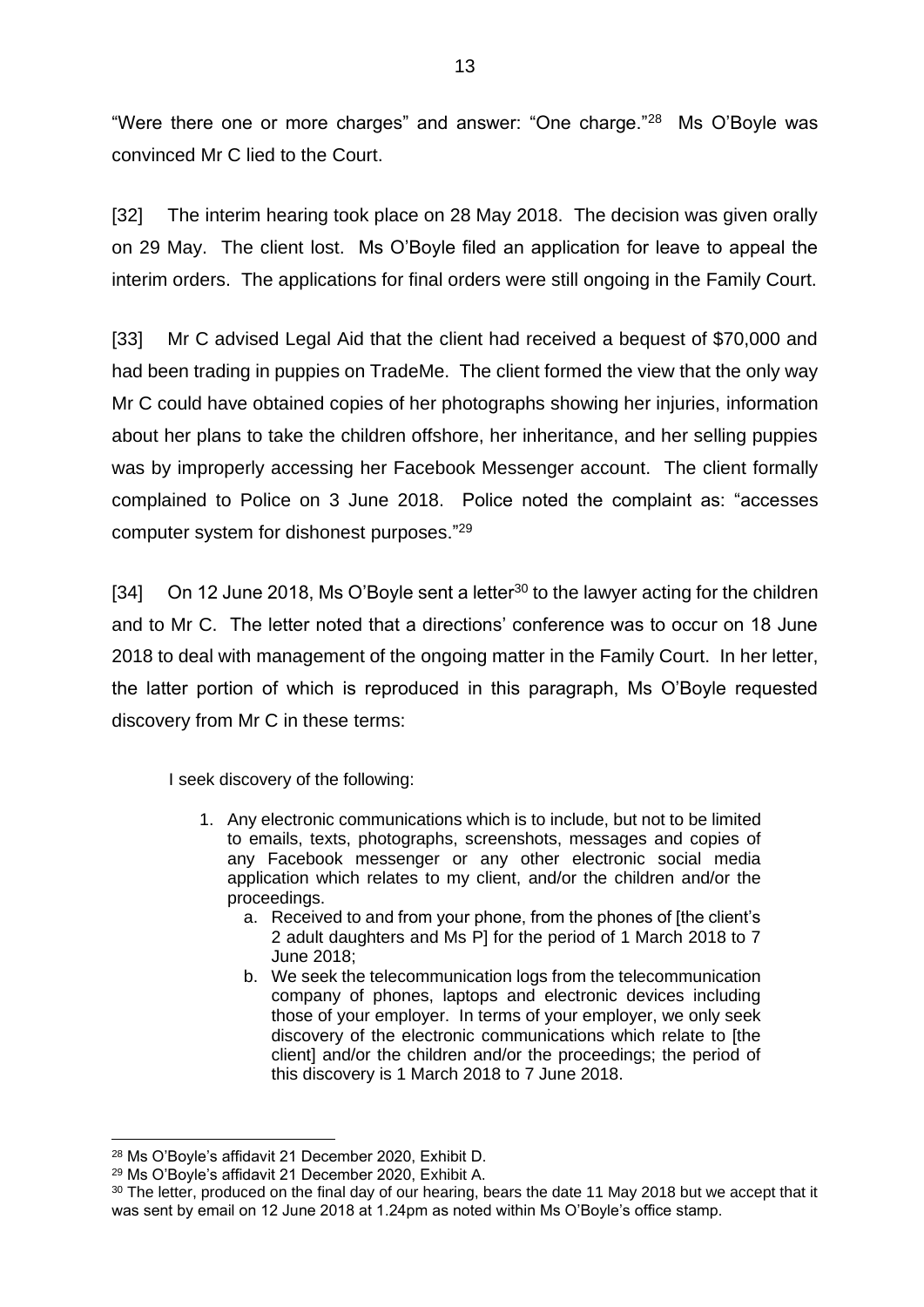- 2. We repeat the discover [sic] request of 1a and 1b in terms of your partner, [Ms P], but where her name appears is to be substituted; [sic]
- 3. Any electronic communications which is to include, but not to be limited to emails, texts, photographs, screenshots, messages and copies of any Facebook messenger or any other electronic social media application or which relates to my client, and/or the children and/or the proceedings between yourself and Lawyer for Child from 19 April to 12 June 2018.
- 4. I set out for you the principles behind discovery.

Please note Parties are required to take active steps to preserve relevant and discoverable documents: *Rockwell Machine Tool Co Ltd v E P Barrus (Concessionaires) Ltd* [1968] 2 All ER 98. The protection of the Court processes is outlined in Rule 13.2 of the Rules. Rule 13.9 specifically provides that to the best of the "lawyer's" ability, he or she must ensure that discovery obligations are fully complied with by the client and must not continue to act if they know that there has been a breach by the client and the client refuses to remedy it. It is accepted you are self-represented but the rules apply to you the same as [sic]

Please advise before the directions conference if you are going to comply otherwise I will apply at the directions conference for an Order for Discovery which will include the Order be served on your employer and the employer of [Ms P].

Yours sincerely

Lynette O'Boyle **Solicitor** [lynette@oboylelaw.co.nz](mailto:lynette@oboylelaw.co.nz)

[35] Ms O'Boyle gave evidence about the client's level of distress. The client came into Ms O'Boyle's office on a Friday.<sup>31</sup> In Ms O'Boyle's view, the client was "yelling," $32$ "ranting"<sup>33</sup> and "frothing."<sup>34</sup> The client said: "It's not fair you know, he lied in Court"<sup>35</sup>; "He was charged, you know, he lied to his employer, I'm sick of it, I want you to deal with this<sup>"36</sup>; "He's taken stuff off my Facebook."<sup>37</sup> During our hearing, Ms O'Boyle was unable to fix when that Friday was but, having reviewed the timeline, we find it was most likely Friday 15 June 2018. That is because the following Monday, 18 June, the day of the judicial teleconference, Ms O'Boyle went to the criminal Court to check details of Mr C's criminal history. In addition, Ms O'Boyle deposed in her

<sup>31</sup> NoE p 27, line 2; p 28 line 1.

<sup>32</sup> NoE p 27, line 21.

<sup>33</sup> NoE p 27, line 26.

<sup>34</sup> NoE p 28, line 4.

<sup>35</sup> NoE p 27, line 16.

<sup>36</sup> NoE p 27, lines 18 – 19.

<sup>37</sup> NoE p 27, line 23.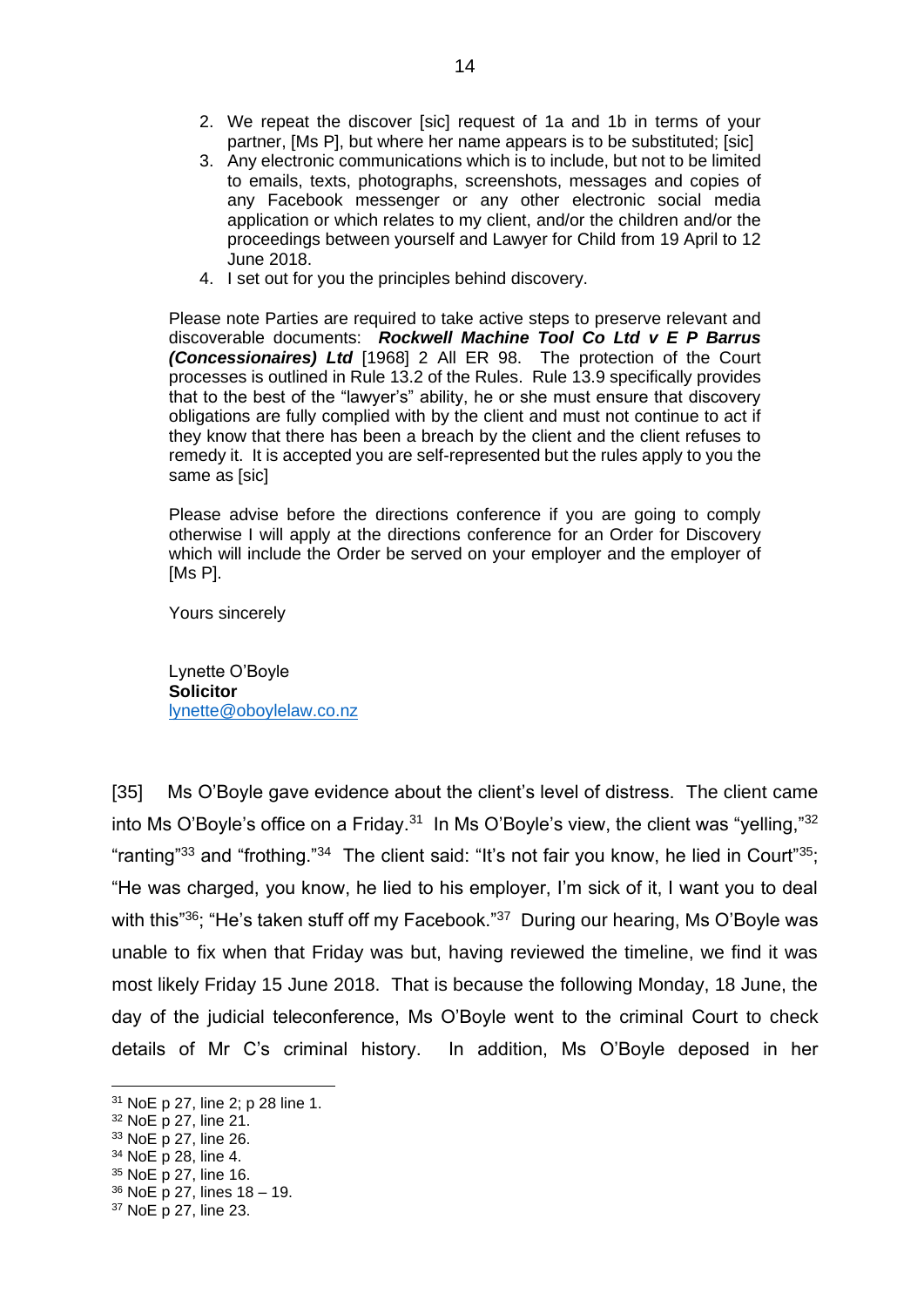supplementary affidavit, filed on the second day of the hearing before us, that "[the client] began to raise the issues which lead [sic] to the letter of 27 June 2018 shortly before 18 June. I can tell this from documents saved on my hard drive which record the letter as being dated 18 June 2018."<sup>38</sup> In our view, the timing, as we find it, seems sensibly to fit.

[36] On the following Monday, which we find to be 18 June, the client returned. In Ms O'Boyle's words, "she was adamant she wanted blood."<sup>39</sup> She instructed Ms O'Boyle to send a letter to his employer.<sup>40</sup> Ms O'Boyle described the client's demeanour as "so elevated, she had sort of got worse over the weekend."<sup>41</sup> In this context, Ms O'Boyle remembers "pulling out the psychological report," an action she mentioned twice in her evidence.<sup>42</sup> This was the psychological report filed by Mr C at his sentencing appearance in January 2010. Ms O'Boyle appears to have adopted her client's view that certain family matters stated in that report were also false.

[37] On 18 June 2018, the judicial teleconference occurred. The judge directed that a copy of the evidence transcript be provided. A psychological report was directed. As best we can glean from Ms O'Boyle's handwritten notes of that teleconference, it appears that the judge declined to make an order for discovery, apparently putting the question off for 14 days.<sup>43</sup>

[38] Ms O'Boyle believed Mr C lied in saying he had been given name suppression. On 18 June 2018, the same day as the judicial teleconference, she attended at the criminal counter in Whangarei Court and asked a staff member to check the criminal file. She recorded in a file note the Court where the appearances occurred and noted: "they advised 4 counts thefts no suppression order."<sup>44</sup> Thanks to the later affidavit of Ms Whittaker we know that the charges were not "theft" although they were approximately similar but more minor charges, and that there was an order for permanent name suppression that had not been entered into the computer system. That error, presumably by the court taker on the sentencing day in January 2010, left

<sup>38</sup> Ms O'Boyle's supplementary affidavit 30 March 2021, para 2.

<sup>39</sup> NoE p 28, line 27.

<sup>40</sup> NoE p 31, line 15 to p 32, line 6.

<sup>41</sup> NoE p 28, lines 14 – 15.

<sup>42</sup> NoE p 27, line 23; p 28, line 12.

<sup>43</sup> Ms O'Boyle's supplementary affidavit, Exhibit B.

<sup>44</sup> Ms O'Boyle's affidavit 21 December 2020 Exhibit E.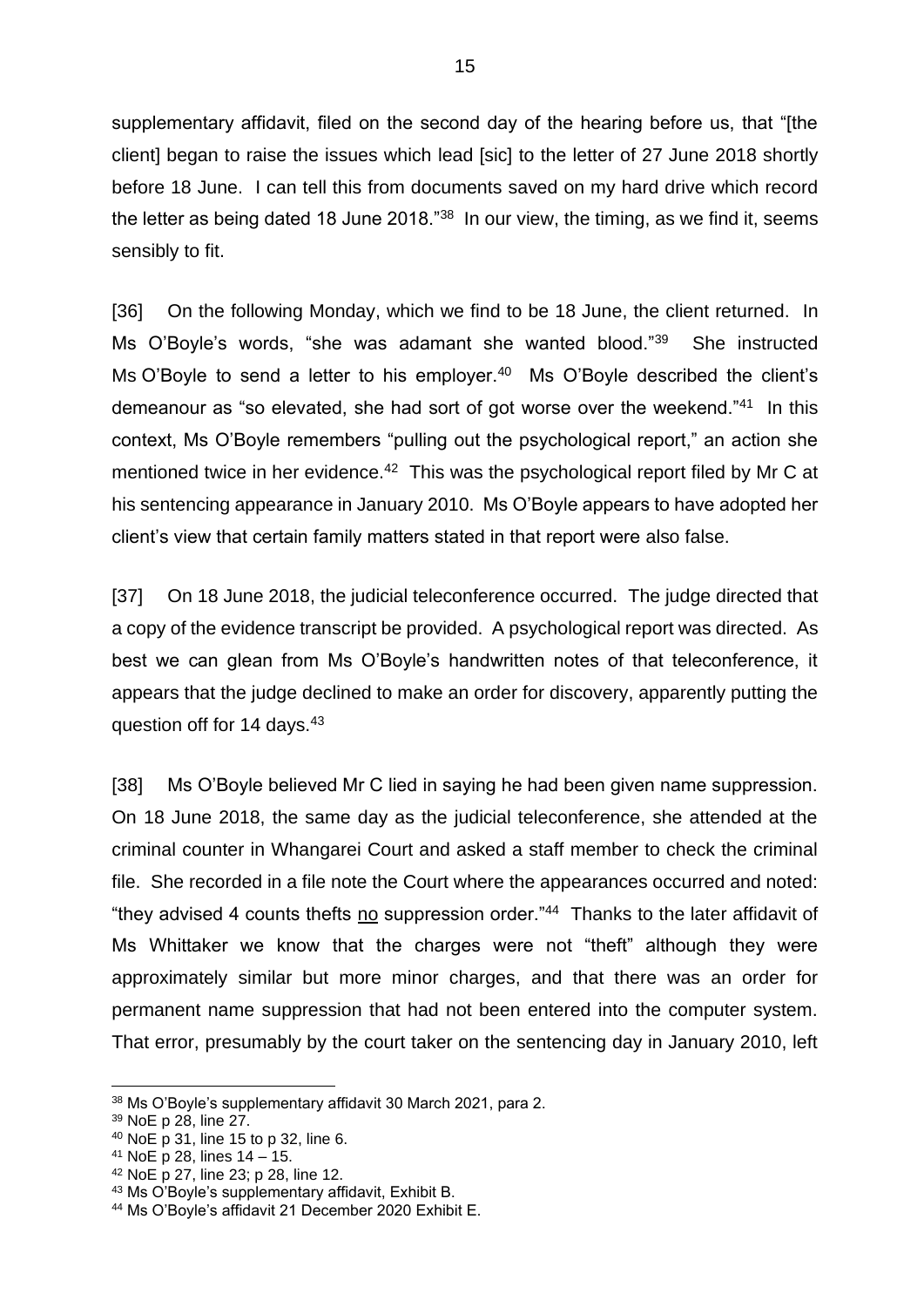Mr C exposed. Had a search been undertaken of the sentencing notes or the judge's notation on the Information Sheets, that error would have been discovered.

[39] Ms O'Boyle left the Court office on 18 June, believing that Mr C had lied in Court about the number of charges in 2009 (relying on her mistaken note of his answer at the hearing) and believing he had lied about having a suppression order. Regrettably, Mr C was never asked the question that Ms O'Boyle had been primed to ask which was - what proof he had of the suppression order. In the course of this complaint, Mr C produced a letter from his counsel at the time, confirming the suppression order. The Standards Committee obtained (but have not shared for privacy reasons) the sentencing notes to like effect. Ms Whittaker's affidavit clarifies the position authoritatively.

[40] Ms O'Boyle felt the client placed great pressure on her to write a letter to Mr C's employer. She said the Family Court file "caused me huge anxiety."<sup>45</sup> It was a "high conflict file."<sup>46</sup> She said: "This is a Legal Aid file and they're exhausting,"<sup>47</sup> Ms O'Boyle gave evidence in these words: "I can tell you there was no malice involved. It was a situation where I just wanted to deal with that fire and move. Frankly, if I can be so blunt, when you're dealing with legal aid clients you don't care enough about the client so much."<sup>48</sup>

[41] As earlier stated, we find it is probable the original letter was emailed to the client on [Wednesday] 27 June to approve and was probably emailed on Monday 2 July at 5pm, and a copy posted on Tuesday 3 July to its recipients. As mentioned above, we find the covering letters to the two possible employers of Ms P were emailed on 3 July 2018 at 10.10am and 10.11am.

[42] Ms O'Boyle suggested that, whereas she had drafted the original letter, the accompanying letters for the two possible employers were created by her PA.<sup>49</sup> We find that hard to accept, particularly given the strong terms of the concluding sentence of those letters which threaten to hold each of those Government Departments to

<sup>45</sup> NoE p 48, lines 10 and 13.

<sup>46</sup> NoE p 48, line 11.

<sup>47</sup> NoE p 61, line 18.

 $48$  NoE p 114, lines  $3 - 6$ .

<sup>49</sup> NoE p 92, lines 15 – 33.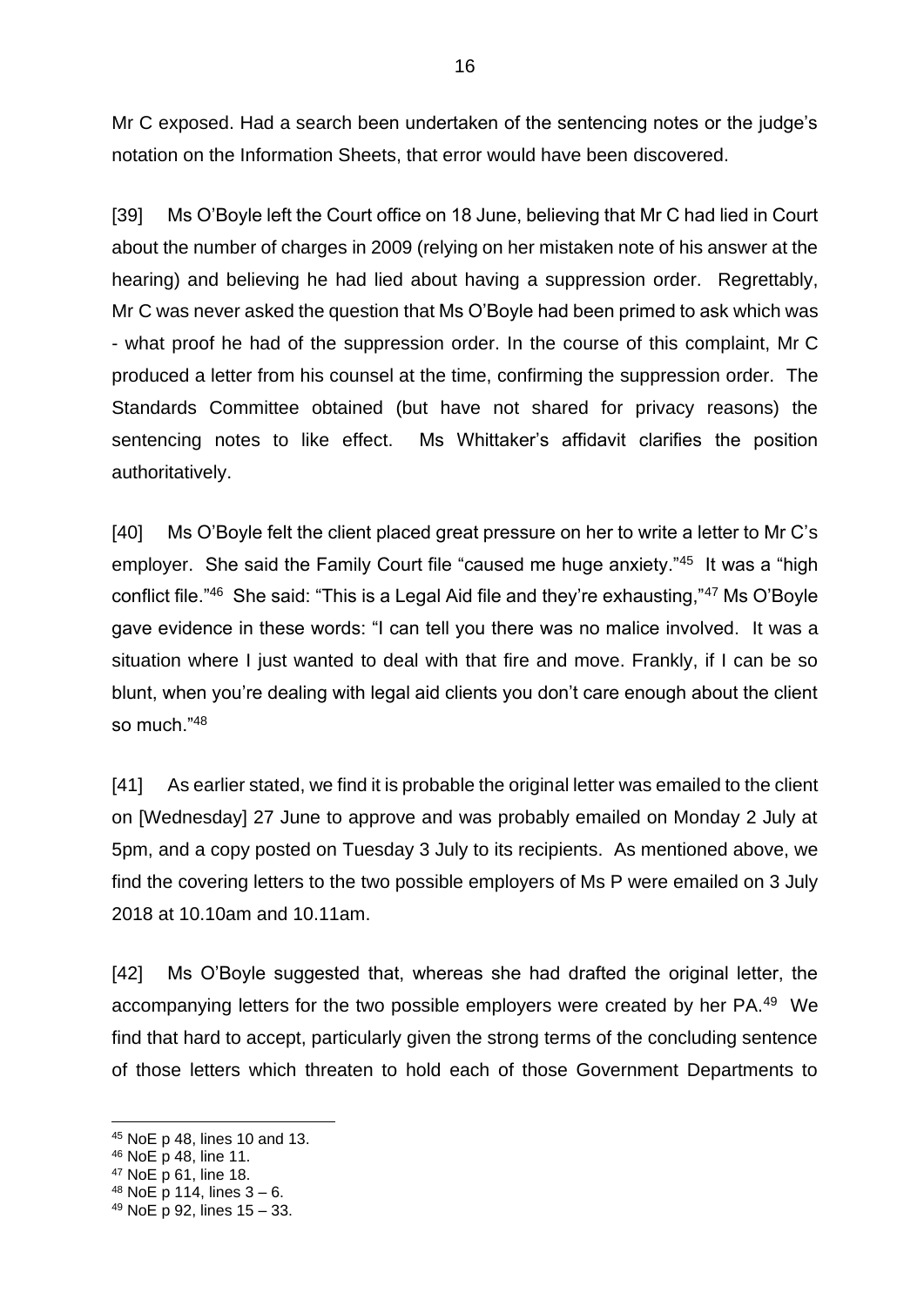account for allowing the alleged wrongdoing to have occurred. Ms O'Boyle chose not to ask or summons her former PA to give evidence about such matters. In any case, we find Ms O'Boyle was aware of the content of these letters because she physically signed them. They cannot have been signed by electronic signature because the signatures, although distinctively Ms O'Boyle's, each show small differences (compare Bundle, p 74 with Bundle, p 110).

[43] On 4 July 2018, the day after all the letters had issued from Ms O'Boyle's office, the Notes of Evidence from the Family Court hearing on 28 and 29 May were received in Ms O'Boyle's office in electronic form. Ms O'Boyle says she had no knowledge of their arrival, that her staff simply filed them into an electronic file and did not alert her of their receipt. Had she been aware of their presence, she could have accessed them easily at any time. Ms O'Boyle says she first realised she had the Notes of Evidence in September 2019.

[44] In due course, the children returned to the client for holiday contact. Thereafter, they remained with the client, allegedly expressing distress at the prospect of returning to their father. Because that status continued, the proposed appeal was ultimately withdrawn.

## *Did Ms O'Boyle take reasonable care in composing and sending the letters?*

## *Organisation and presentation of the original letter*

[45] The original letter comprises nine numbered paragraphs. In our view, the original letter is well-written in that care has recognisably been taken in its composition. Its organisation, the headings, the selection and grouping of facts and assertions, demonstrate this. Most of its two pages deal with matters extraneous to a simple request for information about a list of IP addresses. The first heading is emphatic, being of larger font, bolded, and underlined. Thus, the words "Unauthorised Access," "Social Media Account," "[Mr C]," and "Employee," stand out. By these visual emphases, the recipient is alerted that Mr C's employee status is of significant relevance within the letter.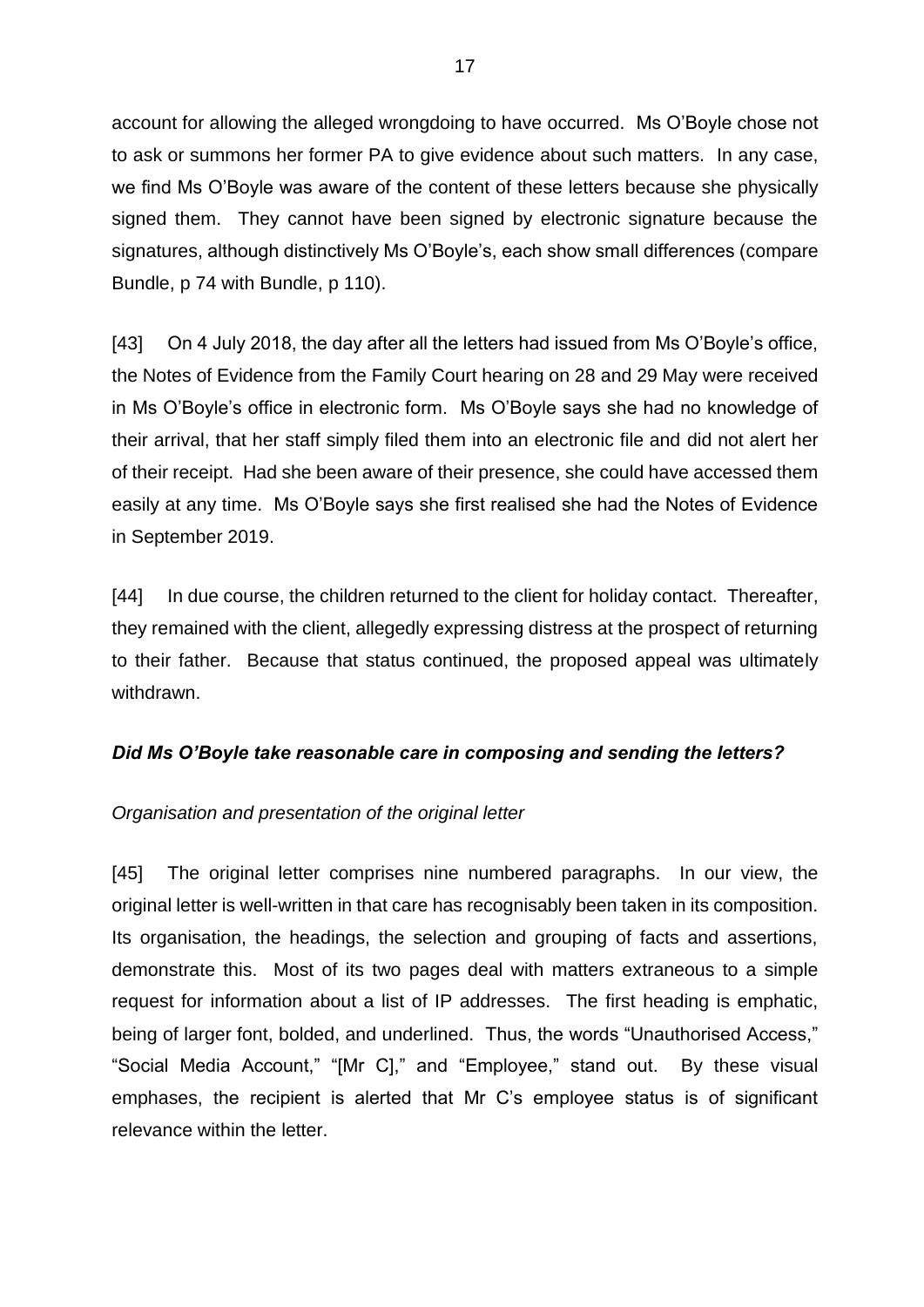[46] The introductory paragraph is skewed by omitting to mention that Mr C had been granted interim day to day care of the children. It suggests that Mr C is responsible for acrimony and stress of the proceedings. The remaining body of the letter is prominently divided into two major portions by underlined headings. The first such heading suggests paragraphs 2 – 7 relate to "Unauthorised Access – [Mr C] – Government Property". The second such heading suggests paragraphs 8 and 9 relate to "Legal Aid". These headings are not entirely accurate signposts.

[47] The initial, apparent reading of the letter as comprising two parts is contradicted by two italicised headings. One, just before paragraph 6, says "*False Information given during Court proceedings*". After the short paragraph 6, the suggestion of criminality is italicised as "*Past Criminal Offending of [Mr C]*".

[48] Ms O'Boyle identified two purposes to the original letter, to enquire about IP addresses and to convey views on behalf of the client to Mr C's employer<sup>50</sup> (although she also suggested that it was a means of complaining to the employers under the State Sector Code of Conduct).<sup>51</sup> We find that an enquiry about IP addresses falls within the proper scope of her role. In these proceedings, Ms O'Boyle sought to distance herself from paragraphs 6 to 9 because, in her view, paragraph 6 plainly shows these are the client's views. Paragraph 6 states: "My client has also instructed me to raise two matters with you which she feels very strongly about." Those matters were criminal offending and legal aid. Mr Williams challenged Ms O'Boyle's view that it was appropriate to include that material in a letter whose legitimate business was limited to simply seeking information relevant for the further stages of the proceedings. Essentially, Mr Williams suggested that Ms O'Boyle is culpable for adding those topics as companion topics in her letter of legitimate enquiry. A balanced view requires us to examine the letter in its parts, and as a whole.

 $50$  NoE p 62, lines  $1 - 19$ .

<sup>51</sup> Ms O'Boyle's email 31 May 2019; Bundle, p 70; See also NoE p 55, line 24 to p 56, line 9.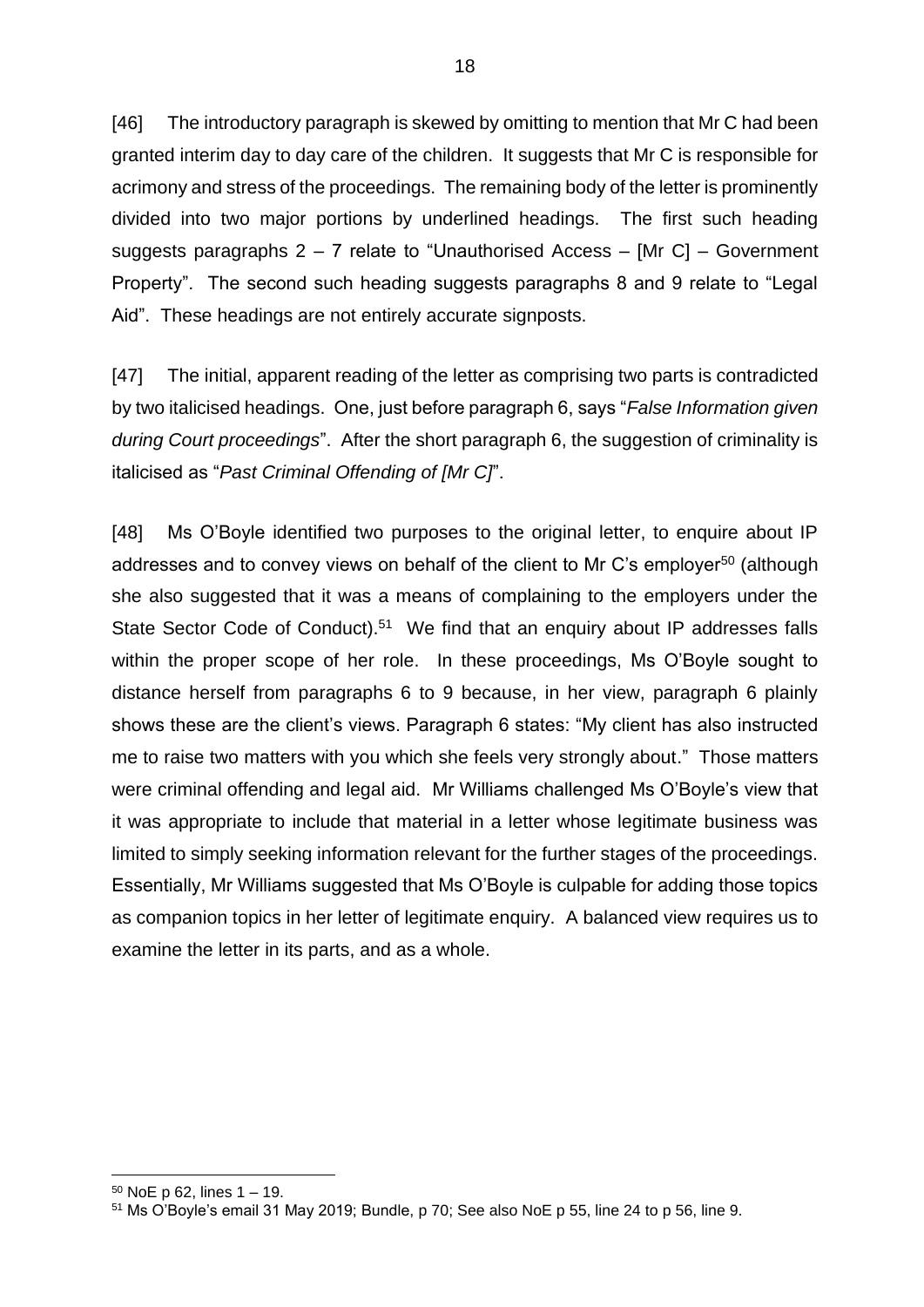*Did Ms O'Boyle have "very strong evidence" upon which to impugn the complainant and his partner?*

[49] Paragraphs 2, 3 and 5 of the original letter contain passages that call for scrutiny. A key proposition is Ms O'Boyle's assertion about the strength of evidence against Mr C and Ms P.

[50] What evidence did Ms O'Boyle have? We find she had these factors:

- Mr C produced photographs at the Whangarei hearing which the client thought must have been sourced from the client's Facebook Messenger account. Ms O'Boyle seemed to accept this unquestioningly.
- Mr C asked questions in Court about the client's plans to take the teenagers out of New Zealand. The client thought he must have found this out from hacking her media account.
- Mr C advised Legal Aid that the client had received a bequest of \$70,000.
- Mr C had advised Legal Aid that the client sold puppies on TradeMe.
- The client's partner, an IT teacher, told Ms O'Boyle that the client's account had been hacked.
- The client provided Ms O'Boyle's PA with a list of IP addresses.<sup>52</sup> She told Ms O'Boyle they had been provided by an IT firm near Whangarei. The client told Ms O'Boyle that she had been told four of those addresses related to central Wellington and therefore may be from Government Departments.
- Ms O'Boyle's internet security firm advised her that an unknown person had attempted to access her office account. Despite Ms O'Boyle's affidavit evidence that "At this time my own computer had been hacked"<sup>53</sup>, we prefer her oral evidence at the hearing<sup>54</sup> as being more accurate because it would have been

<sup>52</sup> NoE p 21, lines 12 – 18.

<sup>53</sup> Ms O'Boyle's affidavit 21 December 2020, para 7.

<sup>54</sup> NoE p 22, line 30 to p 23, line 7.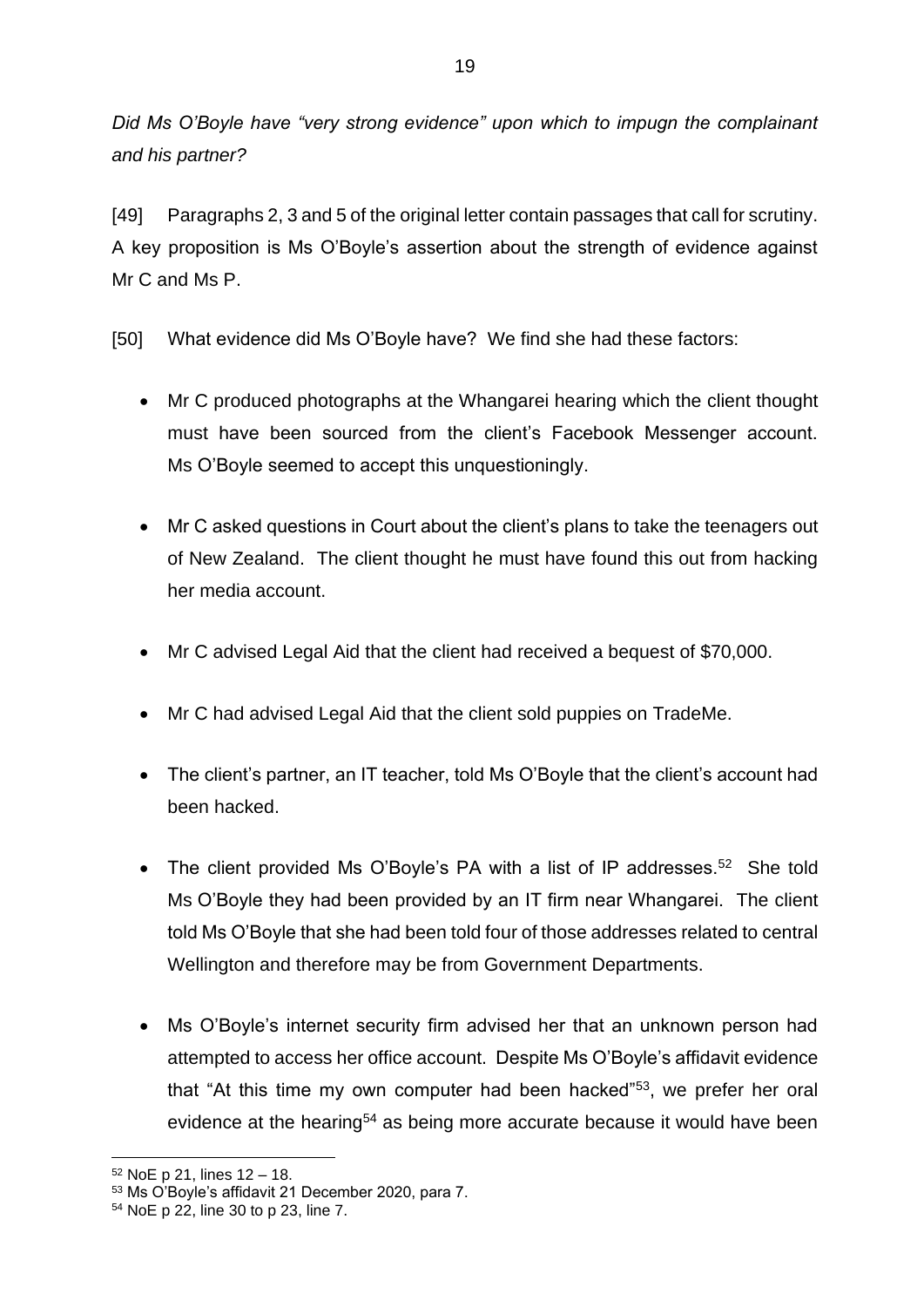in her interests to confirm actual access if that were true. Perhaps she used the term "hacked" in her affidavit to indicate an attempt.

- Ms O'Boyle observed Ms P, sitting in the Court waiting area during the hearing on 28 May 2018, working on her laptop.
- Mr C had not replied to Ms O'Boyle's letter of 12 June 2018 seeking discovery.

[51] We infer from Ms O'Boyle's evidence that the client had fallen out with her older daughters. They too were mentioned in the original letter as possible hackers. Neither Ms O'Boyle nor the client know how Mr C obtained the photographs. In the situation then pertaining, there might have been other sources. Similarly, the knowledge about a bequest may have been common knowledge to others who may have advised Mr C. The sale of puppies on TradeMe would appear to have been readily available to any member of the public. As to these matters, the "evidence" amounts to suspicion only.

[52] Neither we nor Ms O'Boyle have any direct evidence that the client's media accounts were improperly accessed. Ms O'Boyle's information was hearsay – from the partner and then from the client's report. Whatever evidence may have been available had that trail been pursued, Ms O'Boyle had nothing more than a list of 235 IP addresses and her client's hearsay.<sup>55</sup> Ms O'Boyle had no direct contact with the person or persons who composed the list. Even if the client's account had been improperly accessed via four IP addresses situated in central Wellington, that is a weak basis for the strong barrage aimed at three Government Departments and escalated by her report (via a copy of the original letter) to the Privacy Commissioner.

[53] Ms O'Boyle's own account had not been accessed, despite her plainly saying so in the letter. Her internet security firm North Cloud advised her that someone had tried to get access.<sup>56</sup> This is materially short of her statement in the last sentence of paragraph 2 of the letter: "One of the IP addresses also accessed my computer". Her statement is false in two particulars, that her computer had been accessed and that one of the attached IP addresses was associated with that access. We find Ms O'Boyle

<sup>55</sup> NoE p 19, line 20.

<sup>56</sup> NoE p 22, line 30 to p 23, line 8.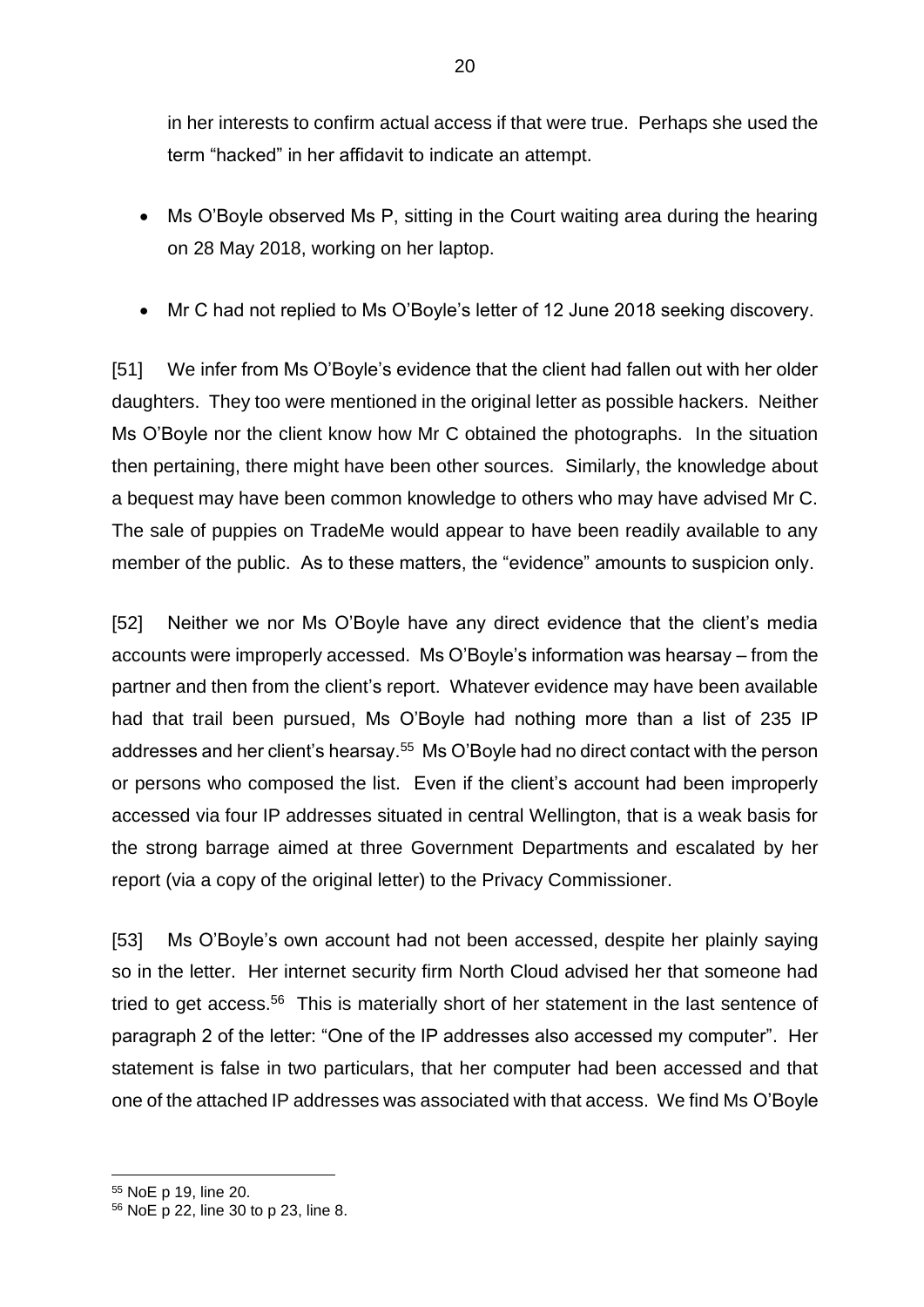deliberately added this sentence to build the appearance that she had "very strong evidence" of the link she was seeking.

[54] The suggestion that Ms P might have been hacking into accounts while sitting in the waiting area at Court on the day of the hearing is far-fetched and speculative even though theoretically possible. We find that it was appropriate to ask Mr C how he came by material he produced in Court. Beyond that, we think there was no prospect Ms O'Boyle could have obtained an order for discovery aimed at the Government Departments or Ms P. Her suggestion that by writing to the employers she was taking a kinder course than obtaining a "search and seizure warrant," if genuine, is misguided because she had insufficient grounds for a warrant.

[55] It follows that we find the barrage levelled at the Departments and at Ms P was misconceived and disproportionate, even in the limited area where discovery might have been appropriate. We find that the overstatements and falsehood contained in the demand for information reflect on Ms O'Boyle's professionalism. The adverse features of paragraphs 2, 3 and 5 of the original letter fall short of her duty under Rule 12 to conduct dealings with others with integrity, respect and courtesy.

*Did Ms O'Boyle take reasonable care, in the original letter, when dealing with Mr C's alleged untruthfulness?*

[56] Paragraph 7 of the original letter attacks Mr C's veracity. It informs Mr C's employer that he told lies in Court on 28 May 2018, that he "possibly" lied "to you his employer". This attack is amplified by paragraph 6 which describes this as a matter the client "feels strongly about". Because it comprises a hard-hitting part of her letter, and because she offers detailed grounds, we read this as implying that Ms O'Boyle supports the client or at least treats her level of concern as well-grounded. In our view, that is the natural way in which most readers would take it. The attack is further amplified by paragraph 7's third sentence: "[The client] is also concerned about the veracity of [Mr C] with respect to his criminal offending and other matters."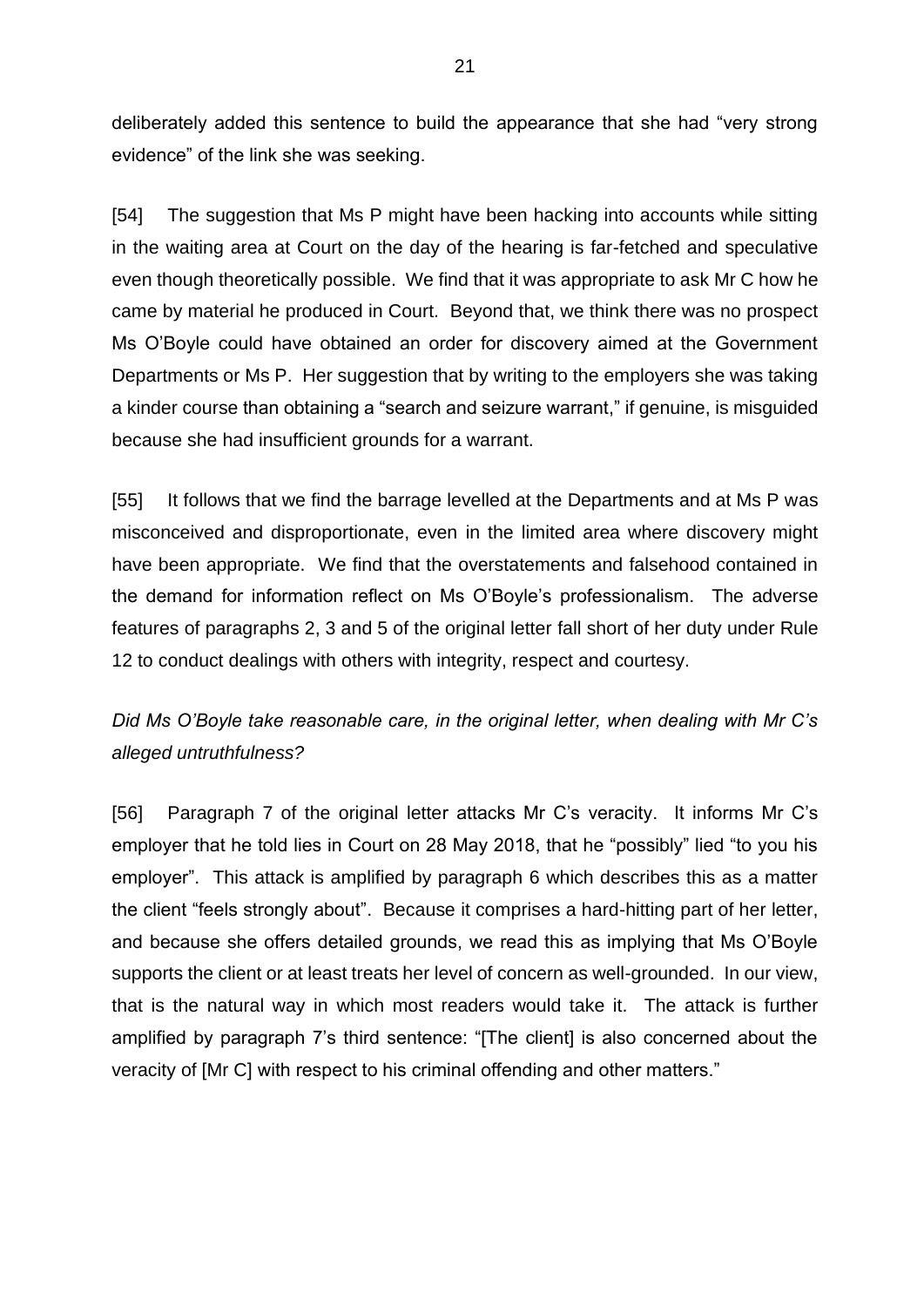[57] The detailed allegations are:

- Mr C lied to Court on 28 May 2018 that he faced one count of theft in 2009 whereas he had faced four.
- Mr C possibly lied to Court on 28 May by telling the Court he had informed his employer about this matter.
- Mr C had been party to another deception of the Court in 2009 by presenting a psychological report containing false information about three persons to whom he claimed to be related: "None of that information was or is factually correct".

[58] Ms O'Boyle was mistaken as to the precise nature of the charges. We are surprised at that because she claims this information was gleaned from her enquiry with a court officer whose records should have been accurate at least as to the precise charges. That error is relatively immaterial because, although not theft, the charges were of a similar but more minor nature.

[59] Ms O'Boyle was mistaken in saying Mr C told the Court there was only one charge. She is at a loss to explain why she wrote "one" on her handwritten note in Court. She had been convinced he would lie, and although he said "four" she wrote "one". She said "Look this one charge became my reality. It became so embedded in my brain. I don't know why it became embedded in my brain."<sup>57</sup> Shortly thereafter, she said "sometimes you get something in your mind and it just doesn't move and you – it becomes your reality and  $-$  "58.

[60] To Mr Williams' proposition in cross-examination that "an allegation such as this … that he in fact committed perjury has the potential to be devastating to their employment, isn't it, you accept that?" Ms O'Boyle answered, "I do."<sup>59</sup>

<sup>57</sup> NoE p 79, lines 29 – 30.

<sup>58</sup> NoE p 80, lines 13 – 14.

 $59$  NoE p 81, lines  $3 - 6$ .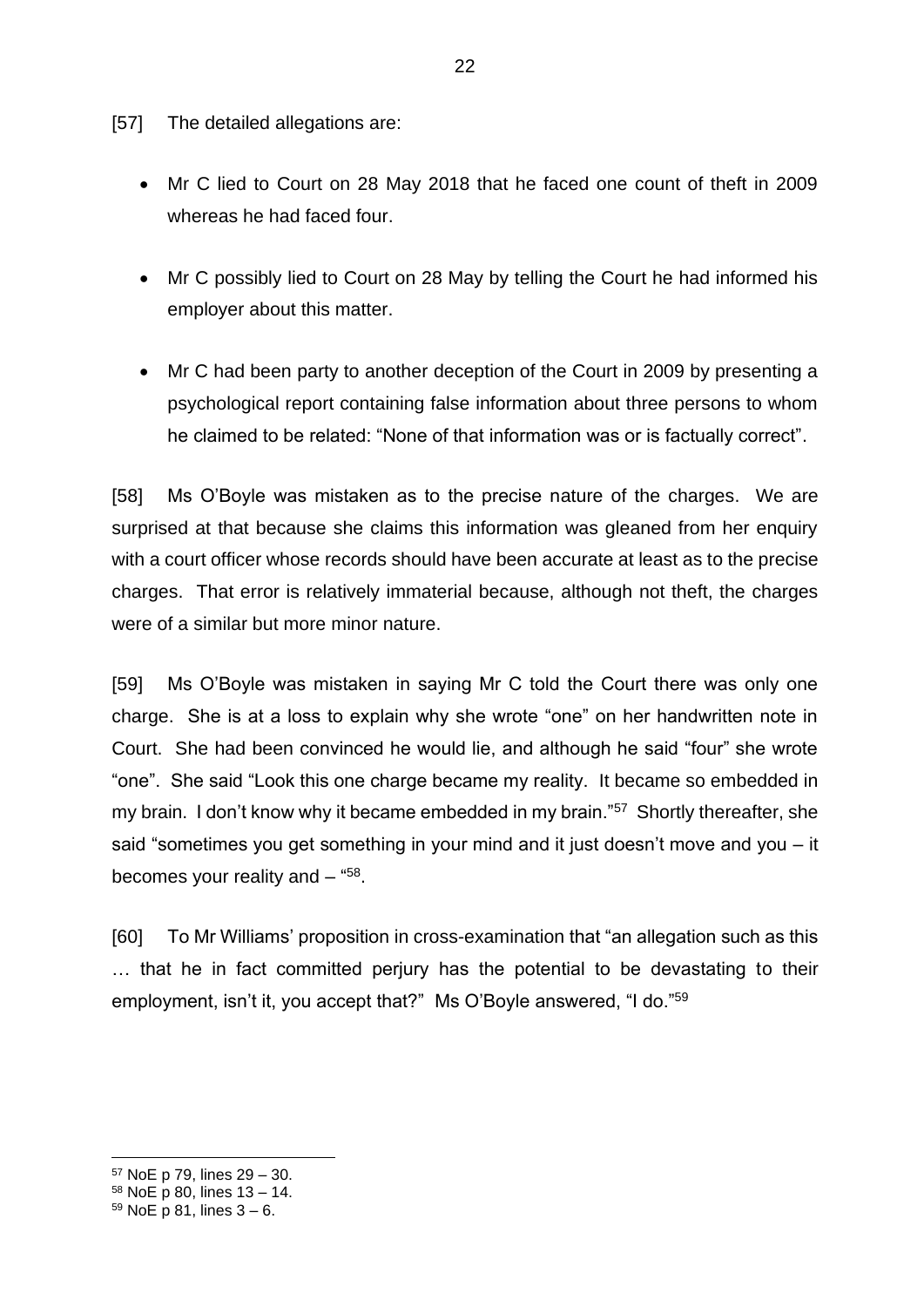[61] The allegation that Mr C had possibly lied to his employer adds weight to the proposition that the letter was designed, not only to seek information about IP addresses, but to cause trouble for Mr C with his employer.

[62] The allegation that Mr C presented false information via a psychological report attempted to build the case that he was a liar. Ms O'Boyle detailed: "He told the psychologist he had recently lost his mother and his father-in-law and his eldest son was returning to England. … [Mr C's] son is only just 11, he was 4 at the time. [Mr C's] mother is very much alive and so is [the client's] father".

[63] Mr C's short affidavit filed in these proceedings by the Standards Committee deposes, on this matter: "I maintain that the events described in the [psychological report of 2009] occurred (including the deaths of my father and [the client's] grandmother, who was a mother-figure to me). …The "elder son" referred to in the report is [Name]. [He] is a child of [the client] from one of her previous marriages. From the age of 5, I was involved in raising [the boy] and treated him as my own son."<sup>60</sup> Mr C was not required for cross-examination and his evidence was therefore unchallenged.

[64] Ms O'Boyle accepted that, in relation to the "elder son," the client knew which relationship Mr C's psychologist was talking about."<sup>61</sup> Consequently, we find the allegation in the letter to be at best mischievous. Ms O'Boyle purported not to have thought about the psychological report in the light of referring to real relationships with real people.<sup>62</sup> We do not find her evidence on this point credible. In our view, she wilfully added force to her letter by including material that was substantially false, and that she knew was substantially false.

[65] Ms O'Boyle was unaware that the material about criminality was subject to an order for permanent name suppression. On this point, Ms O'Boyle did make a check from a source she expected to be reliable, the criminal clerk at the Court. Mr Williams' proposition that, knowing Mr C had said otherwise in Court meant there was a conflict of views, and that therefore she should have checked more thoroughly, is a counsel of excellence. Nevertheless, in our opinion, she took reasonable steps to assure herself

<sup>60</sup> Mr C's affidavit, paras 2.1 and 2.2.

<sup>61</sup> NoE p 11, line 19.

<sup>62</sup> NoE p 110, lines 20 – 33.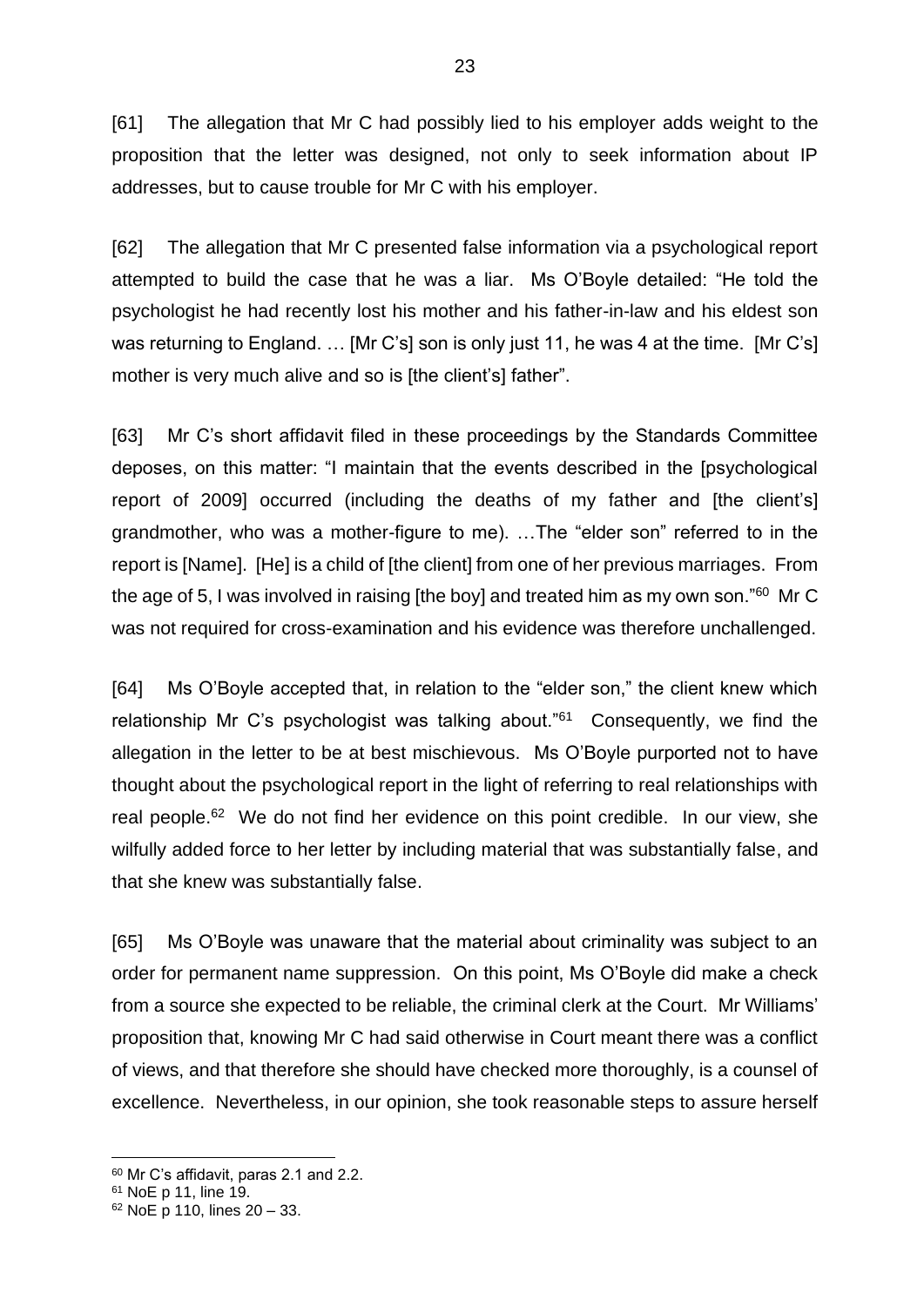there was no suppression order. Accordingly, in this decision, we do not criticise her for that error.

[66] That she believed there was no suppression order did not provide Ms O'Boyle with good grounds to include references to Mr C's criminal convictions in the original letter. Although considerable emphasis was given by both counsel to Ms O'Boyle's incorrect assertions about Mr C's brushes with the criminal law, as Mr Williams stated at the outset of his case, the letters are the key to this case.<sup>63</sup> Ms Davenport QC concurred.<sup>64</sup> In particular, we focus on the character of the letters, and Ms O'Boyle's intent at the time of sending them.

## *Did Ms O'Boyle take reasonable care in alleging misuse of Departmental devices to interfere with Legal Aid, and in making allegations about Ms P in the covering letters?*

[67] Paragraphs 8 and 9 of the original letter are expressed strongly, even to the point of levelling blame at the Department, for example: "The Ministry is on notice…[that if the client's speculation is true] the matter will be referred to the Police." The proposition: "It would appear [Mr C] has used his position as a Ministry employee" improperly to adversely affect the client's legal aid grant is, in our view, overstated. The proposition was at best speculative. This was a poor basis upon which to make stern, albeit conditional, threats against the Department.

[68] This stern mode is echoed in the covering letters sent to the other two Departments. Those letters also prominently target Ms P's position as "**Employee**" in the headnote. All the damning information alleged against Mr C was sent to them too, as an attachment. Ms P is listed as a potential wrongdoer in paragraph 2 of the original letter. Those letters ask the two addressees "why your government agency has allowed this to happen."

[69] If, as Ms O'Boyle contended, the main purpose of the letters was to elicit, from the employers of Mr C and Ms P, whether their respective Departmental devices had been used improperly in relation to the client, the letters could have been much shorter and more focused.

<sup>63</sup> NoE p 2, lines 16 – 19.

 $64$  NoE p 3, lines  $5 - 7$ .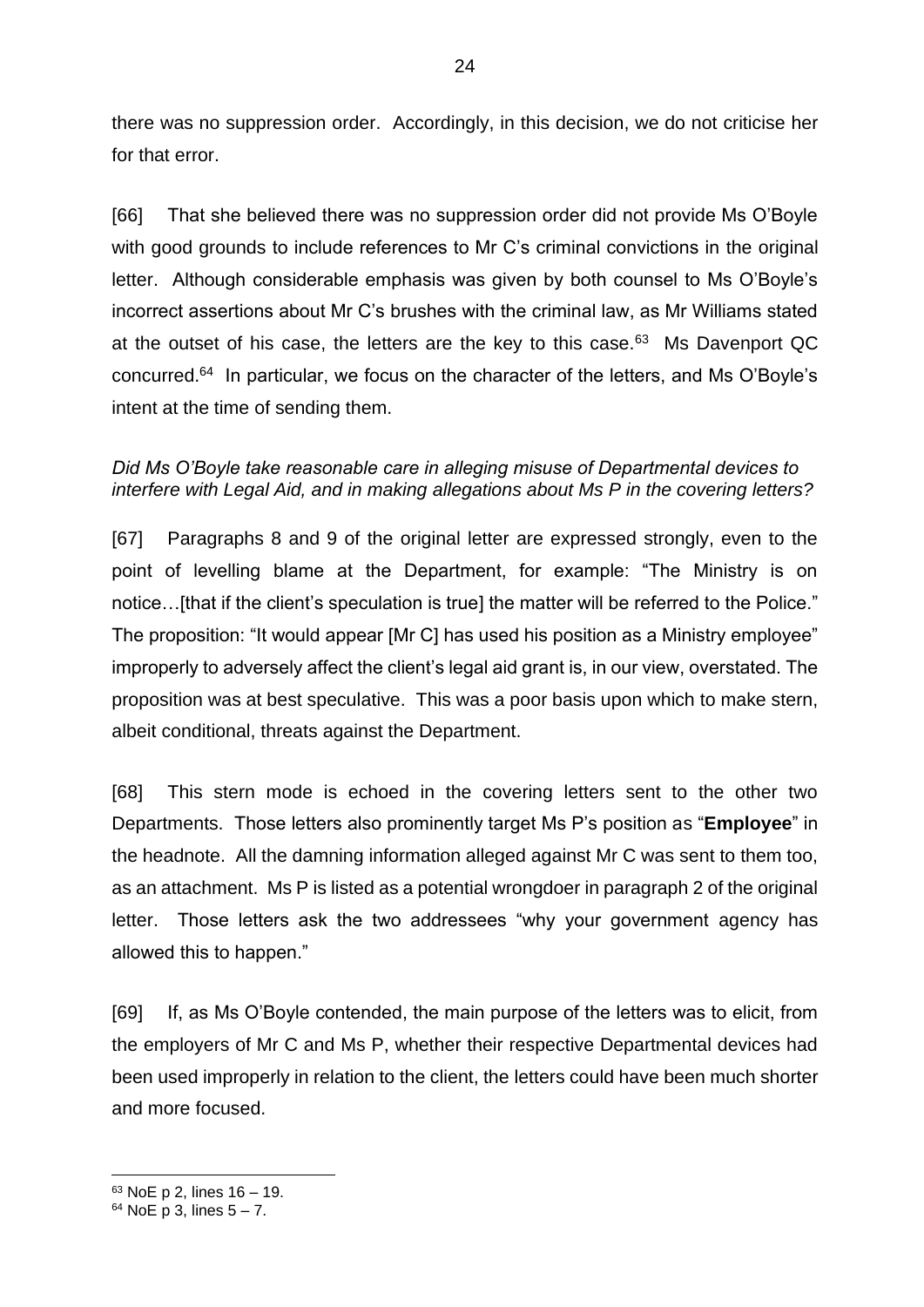[70] The letter was embellished with statements known by Ms O'Boyle to be materially false to enhance its effect in impugning the integrity of Mr C and Ms P to their respective employers.

*Was the original letter sent to convey the client's complaint under the State Sector Code of Conduct?*

[71] Ms O'Boyle suggested to the Standards Committee that, in the original letter, "[the client] was making a complaint Mr C was in breach of his code of conduct [the State Sector Code of Conduct]."<sup>65</sup> In her letter of 31 May 2019, Ms O'Boyle said "Paragraphs 6 – 9 of [the original letter] were [the client's] instructions on breaches by Mr C in the course of his employment i.e. A State Sector Brach [sic] – nothing to do with his Family Court matters."<sup>66</sup>

[72] In her evidence-in-chief before us, Ms O'Boyle revisited this proposition. She said: "I didn't see it as affecting his employment, I was trying to raise an issue, maybe cumbersomely, using a mechanism that I was aware of under the State Sector Act that could be dealt with."<sup>67</sup> When Ms Davenport QC pointed her to the fact the Code was not mentioned in the original letter, Ms O'Boyle said "I thought it did". She examined the letter and drew attention to the words "a matter of Public Interest" which appear in para 4 stating this as a reason for copying the letter to the Privacy Commissioner.<sup>68</sup>

[73] We recognise that where we draw adverse inferences, it is a serious matter for the practitioner. Notwithstanding that caution, we do not take this evidence at face value. If the purpose of the original letter was to complain about an alleged breach of the State Sector Code of Conduct, we would have expected that to be stated explicitly.

[74] Taking heed of the caution expressed above, we find that Ms O'Boyle's explanation of the purpose of the original letter as a complaint under the State Sector Code of Conduct to be a reconstruction devised to divert attention from its purpose, plainly intended by its content and composition, to cause trouble for Mr C and Ms P with their employers.

<sup>65</sup> Ms O'Boyle's letter 31 May 2019, (Bundle, p 70, para 2).

<sup>66</sup> Ms O'Boyle's letter 31 May 2019 (Bundle, p 70, para 1).

<sup>67</sup> NoE p 55, line 24 to p 56, line 9.

 $68$  Bundle, p 17, para 4.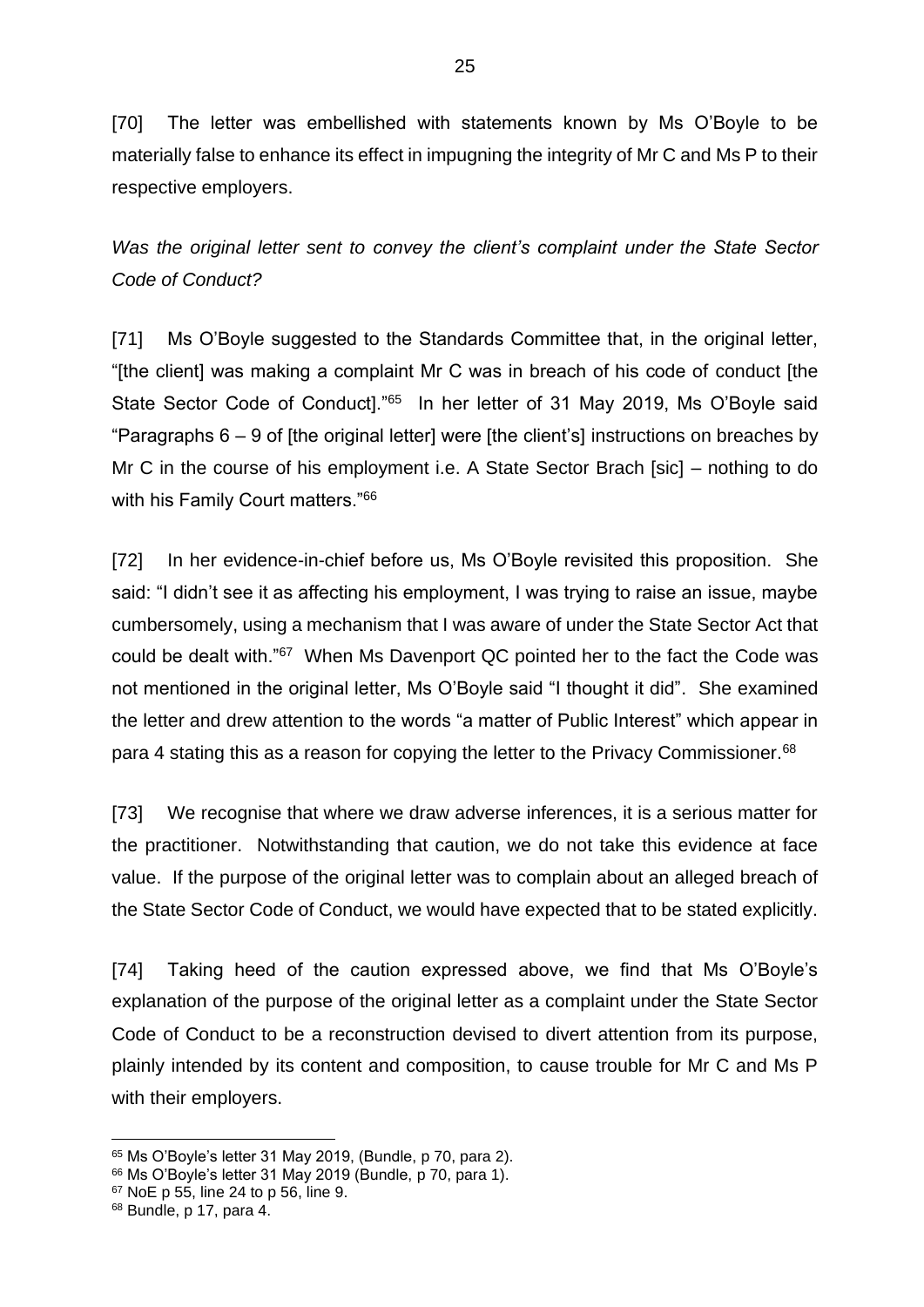## *What is misconduct?*

[75] Where alternative charges are laid, it is the proper course for the Tribunal to consider the principal charge first. $69$  On the facts in this case, the charges of misconduct are of greater gravity than the alternatively laid charges of unsatisfactory conduct. Our view is inferentially supported by the submissions of both counsel which reflected that view. Accordingly, we consider misconduct first.

[76] Among the tests for misconduct are the following<sup>70</sup>:

- "(a) conduct of the lawyer or incorporated law firm that occurs at a time when he or she or it is providing regulated services and is conduct—
	- (i) that would reasonably be regarded by lawyers of good standing as disgraceful or dishonourable; or
	- (ii) that consists of a wilful or reckless contravention of any provision of this Act or of any regulations or practice rules made under this Act that apply to the lawyer or incorporated law firm or of any other Act relating to the provision of regulated services; or
	- …"

[77] Thus, sufficient tests for "misconduct" include conduct that would reasonably be regarded by lawyers of good standing as *disgraceful* (in the context of this case we leave aside the alternative test of "dishonourable"); or conduct that consists of *wilful* or *reckless* contravention of any provisions of the Act or … practice rules (emphasis added).

[78] As Webb et al note<sup>71</sup>, the introductory Notes about the Lawyers: Conduct and Client Care) Rules state:

The rules are not an exhaustive statement of the conduct expected of lawyers. They set the minimum standards that lawyers must observe and are a reference point for discipline. A charge of misconduct or unsatisfactory conduct may be brought and a conviction may be obtained despite the charge not being based on a breach of any specific rule, nor on a breach of some other rule or regulation made under the Act.

<sup>69</sup> *J v Auckland Standards Committee 1* [2019] NZCA 614 at paras [37] and [38].

<sup>70</sup> Section 7(1)(a), Lawyers and Conveyancers Act 2006.

<sup>71</sup> *Ethics, Professional Responsibility and the Lawyer,* Webb, Dalziell and Cook, LexisNexis, p 110.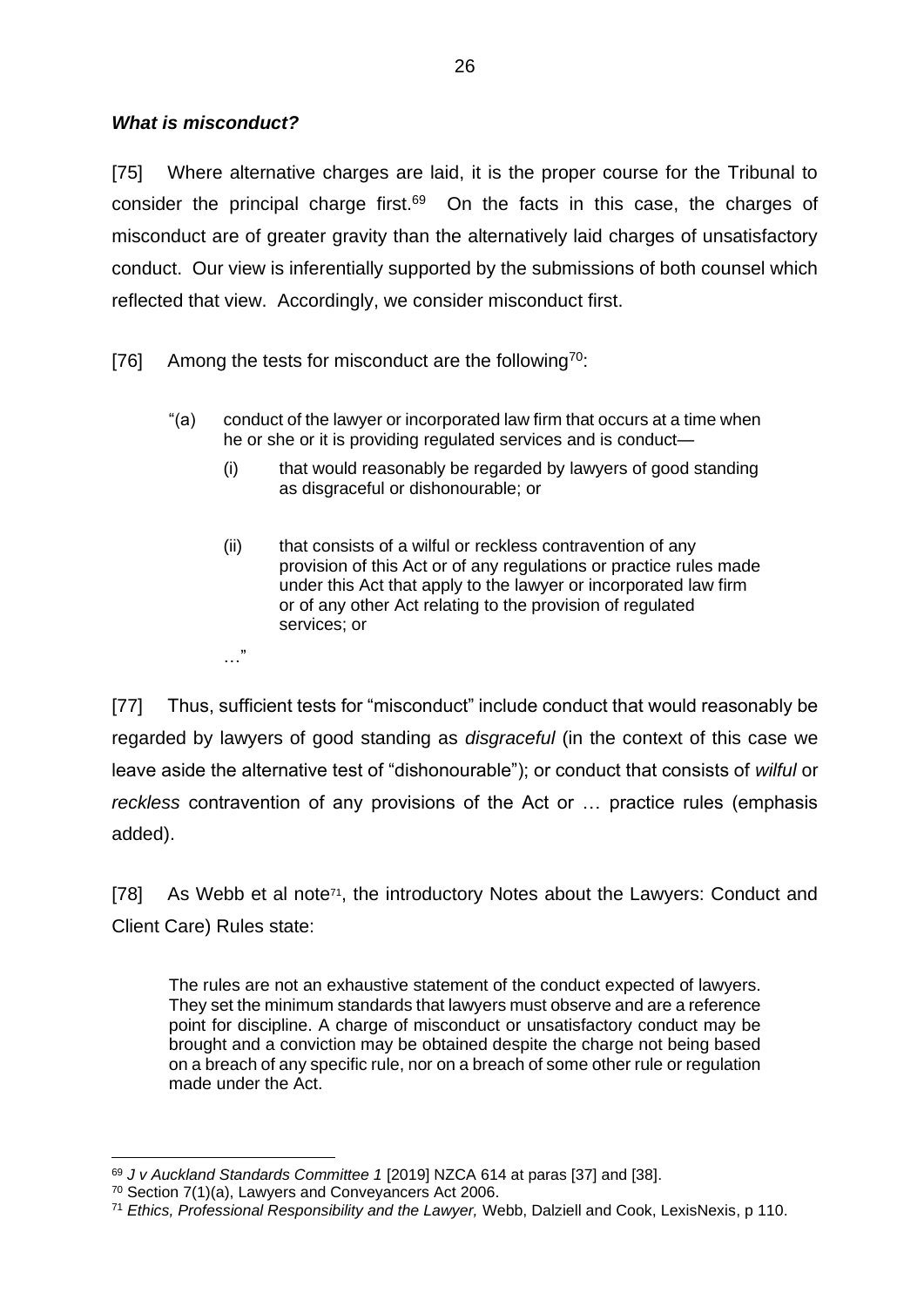Thus, the criterion under  $s \, 7(a)(i)$  is not limited by reference to contravention of a specific rule whereas a charge under s 7(a)(ii) must refer to a breach of the Act or a rule. Nonetheless, whether coming within a rule breach or not, both categories (s 7(a)(i) and s 7(a)(ii)) relate to conduct that amounts to misconduct.

[79] Section 7(1)(a)(i) comprises a class of misconduct measured against whether lawyers of good standing would reasonably regard it as disgraceful or dishonourable.

[80] This case does not directly concern the practitioner's duty of care to the client or to the Court except it does concern her duty to exercise guidance and judgment in dealing with her client and her client's interests in the context of an inflamed family dispute. It also concerns the limits upon a lawyer's responsibilities in dealing with third parties (the employers) and with responsible use of material acquired for the purposes of acting for a client.

[81] Lawyers hold a privileged position. Entry to the profession requires the candidate to prove they are fit and proper to be admitted. Honesty is a core value because otherwise "public and judicial confidence in the proper administration of justice will ... be undermined."72

[82] Integrity and trustworthiness are prerequisites to admission because, without these qualities, the public may lack confidence in the profession as a whole.<sup>73</sup> A candidate in Australia was refused admission because of a lack of "appropriate professional judgement and discretion."<sup>74</sup> In New Zealand, in a case regarding a valuer, "Eichelbaum CJ reviewed the concept of professional misconduct generally and noted that across all professions the key element is whether the practitioner's conduct has shown some degree of unfitness to practise."<sup>75</sup>

[83] Considering the term "misconduct," Webb et al observe:<sup>76</sup>

<sup>72</sup> *Incorporated Law Institute of New South Wales v Meagher* (1909) 9 CLR 655. Quoted in *Lawyers' Professional Responsibility (5th ed.):* G E Dal Pont*.* Thomson Reuters, at p 6.

<sup>73</sup> See Dal Pont (above) at p 37.

<sup>74</sup> *Re Hampton* [2002] QCA 129; See Dal Pont (above), p 46.

<sup>75</sup> *Ethics, Professional Responsibility and the Lawyer,* Webb, Dalziell and Cook, LexisNexis, at p 108 - 109, referring to *Dentice v Valuers Registration Board* [1992] 1 NZLR 720, 724 – 725.

<sup>76</sup> (above) at p 107.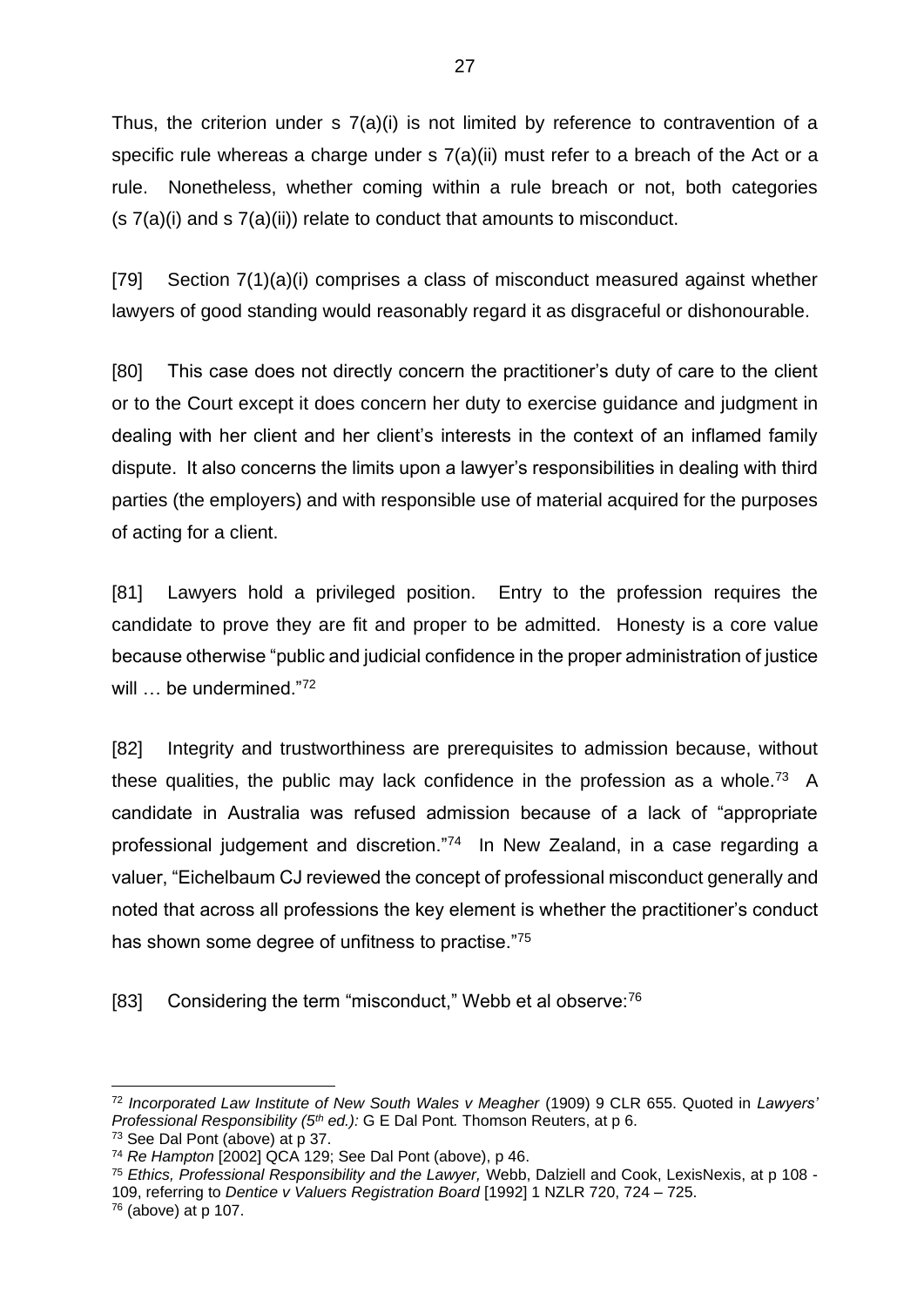The words "disgraceful" and "dishonourable" add little (other than colour) to the term "misconduct." They do, perhaps, signal a degree of seriousness that the word itself, on a dictionary definition, would not convey. However, it is clear that misconduct is a very serious professional wrongdoing. This is, of course, confirmed by the contradistinction with unsatisfactory conduct, which (at the higher end) can itself be serious, but clearly not of a degree to reflect on fitness to practise.

## [84] In the Australian case of *Pillai v Messiter*,<sup>77</sup> Kirby J observed<sup>78</sup>:

… but the statutory test is not met by mere professional incompetence or by deficiencies in the practice of the profession. Something more is required. It includes a deliberate departure from accepted standards or such serious negligence as, although not deliberate, to portray indifference and an abuse of the privileges which accompany registration as a medical practitioner.

[85] Kirby J's dicta was adopted by the New Zealand Court of Appeal in *Complaints Committee No 1 of the Auckland District Law Society v C* where it was held that intentionality is not a necessary ingredient of misconduct. The Court stated:

While intentional wrongdoing by a practitioner may well be sufficient to constitute professional misconduct, it is not a necessary ingredient of such conduct. The authorities referred to above (and referred to in the Tribunal decision) demonstrate that a range of conduct may amount to professional misconduct, from actual dishonesty through to serious negligence of a type that evidences an indifference to and an abuse of the privileges which accompany registration as a legal practitioner. 79

[86] In *Ellis v Auckland Standards Committee 5*, a case where a practitioner failed to account for moneys held, Muir J referred to *Complaints Committee No 1 of the Auckland District Law Society v C<sup>80</sup>*, saying<sup>81</sup>:

…, however, s 7(1)(a)(i) misconduct clearly captures a significant range of actions/defaults from theft and actual dishonesty through to serious negligence evidencing an indifference to or abuse of the privileges of the practitioner. And as is well recognised, s  $241$  does not create a hierarchy of offences<sup>82</sup>. The various grounds for disciplinary action are conceptually different and the full range of sanctions provided to the Tribunal by s 242 may be applied to all of these conceptually different types of conduct. A finding under s 7(1)(a)(i) does not therefore carry any presumption that the practitioner will be struck off.

[87] The s 7(1)(a)(i) test for misconduct is therefore apt for conduct that evidences an indifference to or abuse of the privileges of the practitioner. As Muir J notes, that

<sup>77</sup> (1989) 16 NSWLR 197.

<sup>78</sup> (1989) 16 NSWLR 197, 200.

<sup>79</sup> [2008] 3 NZLR 105.

<sup>80</sup> Above.

<sup>81</sup> [2019] NZHC 1384 at para [74].

<sup>82</sup> *Lagolago v Wellington Standards Committee* 2 [2016] NZHC 2867 at [52].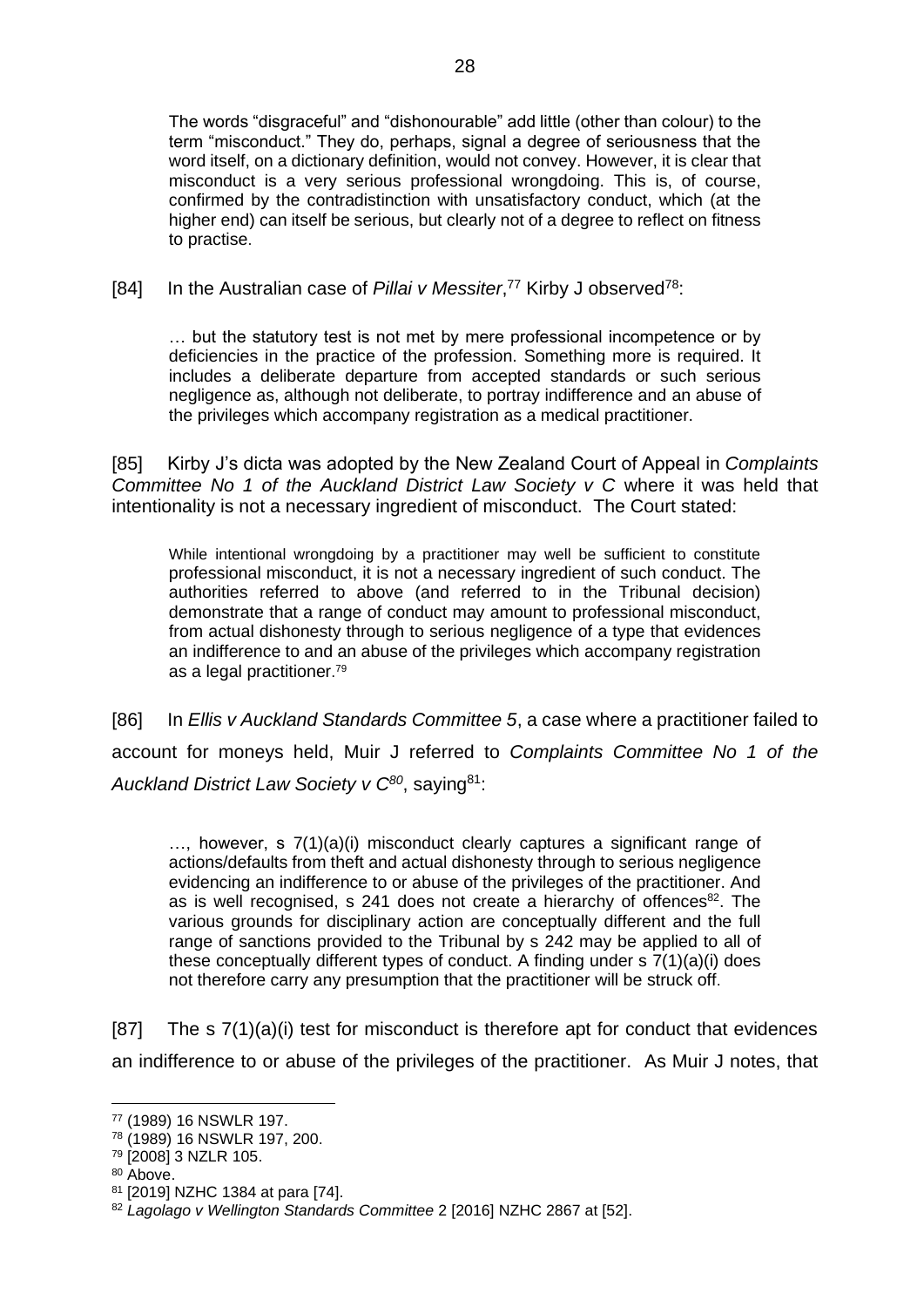does not mean a finding of misconduct will necessarily suggest strike-off, but it denotes a serious failing that surpasses mere unsatisfactory conduct. It will be more than mere negligence.

[88] The s 7(1)(a)(ii) test depends on a contravention of the rules. The contravention must be wilful or reckless. The term "wilful" denotes, among other meanings: "determined to take one's own way; obstinately self-willed or perverse; done on purpose or wittingly; purposed, deliberate, intentional; not accidental or casual."<sup>83</sup> "Reckless" denotes, among other meanings, "careless, heedless; careless in respect of one's actions; lacking in prudence or caution; careless in respect of some duty or task, negligent, inattentive; characterised or distinguished by (negligent carelessness or) heedless rashness."<sup>84</sup> Either adjective, "wilful" or "reckless," intensifies the rule contravention required to bring the conduct up to "misconduct".

[89] Mr Williams, in his opening written submissions referred to an Australian case in which an approach to wilfulness or recklessness is addressed in these terms: " [I]t will be enough if the solicitor... is shown to have been aware of the possibility of what he was doing … might be a contravention and then to have proceeded with reckless indifference as to whether it was or not."<sup>85</sup>

[90] In the present case we consider whether one of the Rules of the Lawyers and Conveyancers Act (Lawyers: Conduct and Client Care) Rules 2008 (Rules) has been breached. Rule 11 (Proper Professional Practice) is not apposite because, although the lead rule is broadly stated, the following sub-rules identify management of a practice as the proper scope of that rule. Likewise, r 13 (Lawyers as Officers of the Court) is restricted, in its terms, to dealings of lawyers in the Court process. Within that context, r 13.8 specifically forbids an attack on a person's reputation without good cause – but that Rule is proscribed within conduct "in court or in documents filed in court proceedings" which is not precisely the case here. Although the present case flows from a Court case, the letters themselves were not directly in evidence in a Court. Similarly r 13.8.2 forbids allegations "against persons not involved in the proceeding unless they are necessary to the conduct of the litigation and reasonable steps are

<sup>83</sup> OED (2nd).

 $84$  OED  $(2^{nd})$ .

<sup>85</sup> *Zaitman v Law Institute of Victoria* [1994] VIC SC 778 at [52].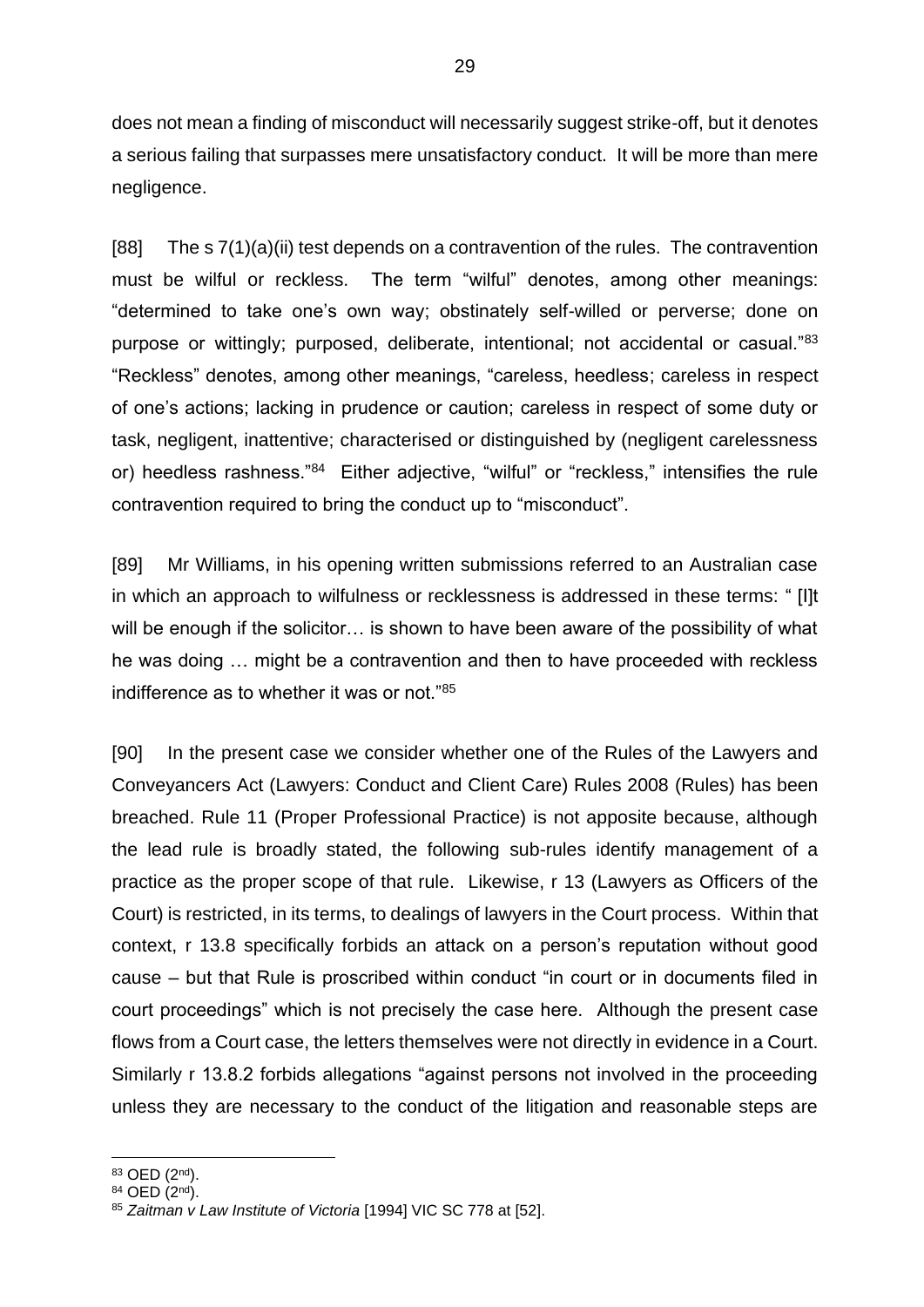taken to ensure the accuracy of the allegations and, where appropriate, the protection of the privacy of those persons." But, again, the letters in question here are not discretely within a Court hearing setting.

[91] Although sub-rules of r 10 deal generally with interactions between lawyers and other lawyers, the lead r 10 is broadly stated in a way that could inferentially pertain here. Rule 10 states: "A lawyer must promote and maintain proper standards of professionalism in the lawyer's dealings." Rule 10.1 arguably narrows that by providing: "A lawyer must treat other lawyers with respect and courtesy." In the present case, the party mainly injured is self-represented, not a lawyer, so r 10 does not apply directly.

[92] Rule 12 fills that gap. Rule 12 deals with "Third parties." The head Rule provides "12 A lawyer must, when acting in a professional capacity, conduct dealings with others, including self-represented persons, with integrity, respect, and courtesy". We find this is the apt rule to consider in this case. In addressing misconduct under s 7(1)(a)(ii), we must ask whether Ms O'Boyle contravened that Rule wilfully or recklessly in sending the letters the subject of these proceedings.

## *Is Ms O'Boyle's conduct in sending the letters, or in her subsequent communication with the Standards Committee, misconduct?*

[93] We find that the idea of sending the letters was formed in a heated atmosphere. The client was angry, wanting to hurt Mr C who had won the recent case and embarrassed her by using material she thought he could only have obtained improperly. Ms O'Boyle had been thwarted in her wish to challenge Mr C's veracity in Court. We find she had worked up a head of steam about that aspect of the case. We find she was disposed to lending her assistance to cause him distress. We do not accept that Ms O'Boyle merely sent the offensive parts of the letter simply to be rid of her client's demands. We find that Ms O'Boyle was a willing participant in the potentially harmful correspondence. Ms Davenport QC made the point that we should evaluate the conduct, taking account of Ms O'Boyle's own viewpoint. The force of that submission founders where, as here, we find the wilful element, contrary to Ms O'Boyle's evidence.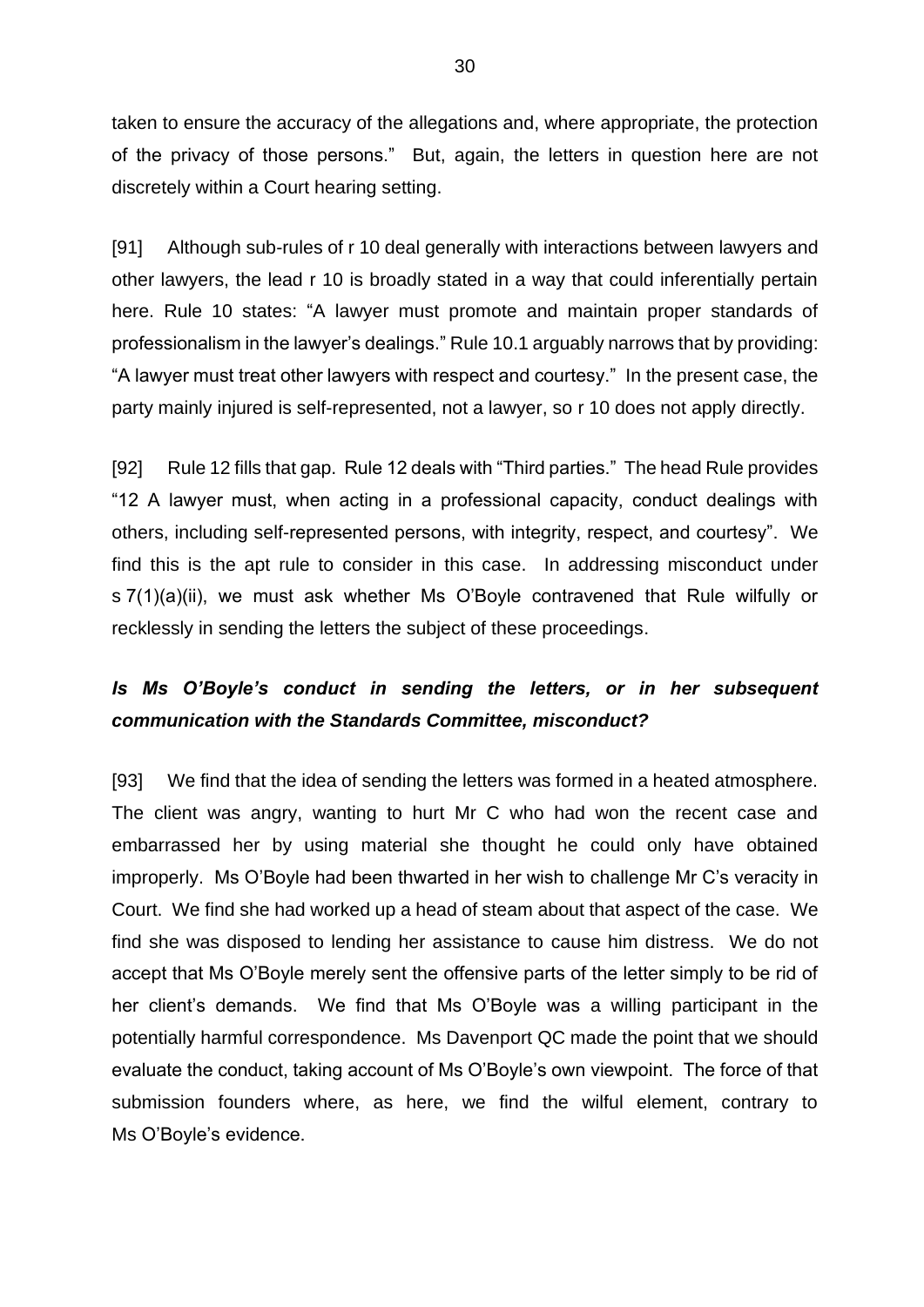[94] We find Ms O'Boyle failed to recognise that it was unwise to act on instructions given by a client who was out for "blood". She failed to distinguish between material that was better ventilated and not acted upon and material that fell within the proper scope of her role in advocating for her client's case whether by negotiation or in Court. In short, she lost grip on her proper professional role. She failed to give her client the guidance and judgment that the public can expect from a reasonably competent lawyer. This is particularly important in matters such as family law where clients can sometimes become over-heated and imprudent. Instead of remaining within her appropriate professional role, at arm's length from her client, Ms O'Boyle acted in concert with the client.

[95] We find that a significant intent in the letters was to cause trouble for Mr C and Ms P with their employers. Reading the original letter in its proper context, we do not accept that Ms O'Boyle can adequately distance herself from the allegations about Mr C's alleged criminality or the propositions that he and Ms P were likely to have misused their work devices. Those allegations were part and parcel of the accumulating force of the letters.

[96] Moreover, Ms O'Boyle knew at least that Mr C had been discharged without conviction. He had no criminal convictions. In this material respect, she glossed the information to produce a wrong and damaging inference against Mr C.

[97] Ms O'Boyle's intent is further betrayed by her embellishment of the original letter. By misrepresenting a reported attempt to access her own office computer as related to the client's concerns, even stipulating that the hacking of her computer was from one of the IP addresses on the list provided by the client, was wrong. So too was her retrieving the old psychological report to add apparent strength to a case that was based upon no more than her client's speculation. Alleging that Mr C misled the Court through the psychological report material was overblown and unbalanced.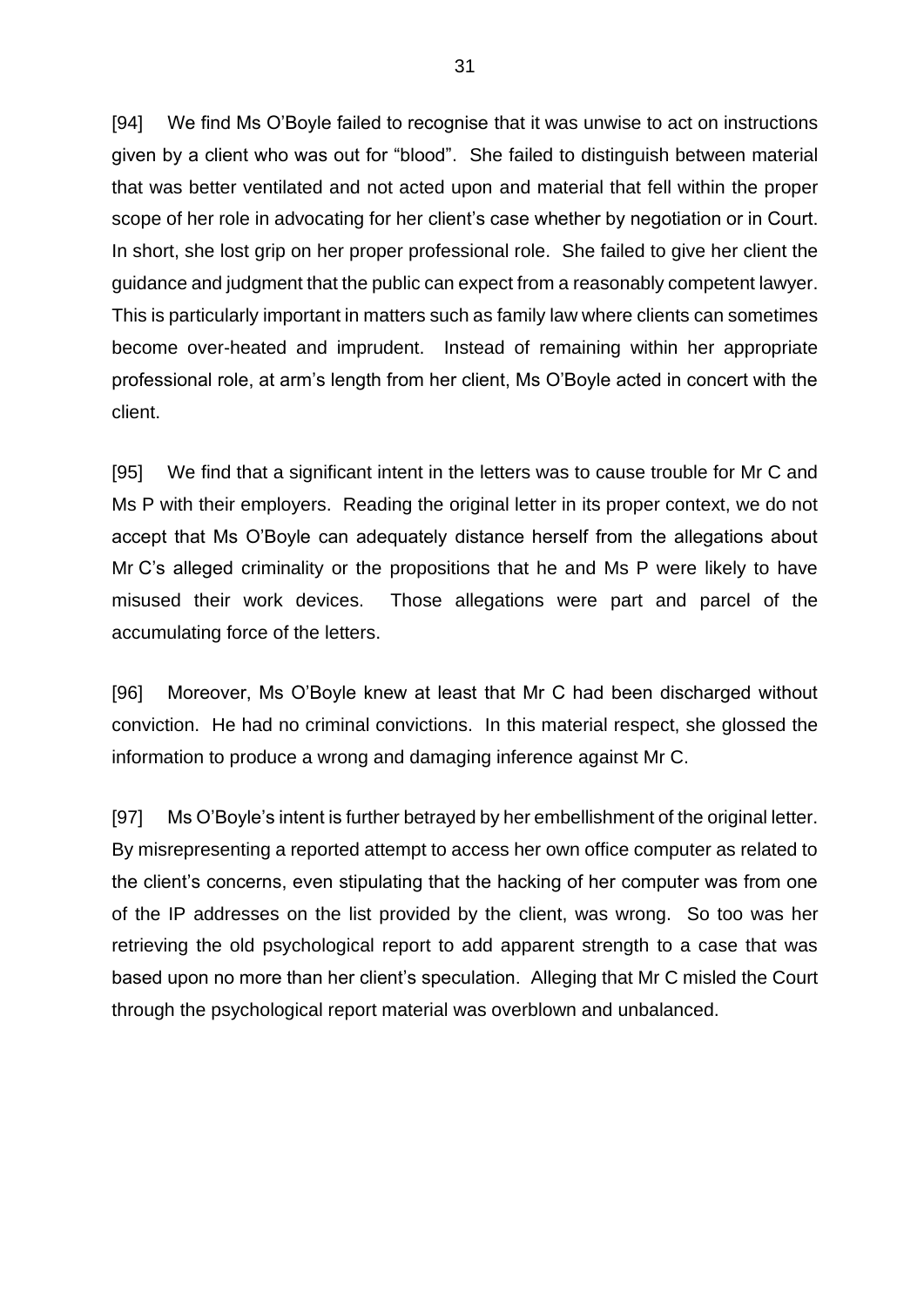[98] Ms O'Boyle gave oral evidence on two occasions that she had no intention of affecting employment of Mr C or Ms P. "It wasn't to affect his employment at all."<sup>86</sup> Later, the following passage occurred during cross-examination by Mr Williams:<sup>87</sup>

- Q. You've told us it was on your client's instructions, but either your purpose in writing this letter to the [X Department], signed by you on your firm's letter head, what other intention was there to achieve, other than affecting Mr [C's] employment? What were you going to get out of it?
- A. I wasn't –
- Q. You weren't going to get anything out of it were you?
- A. No, I didn't want to achieve anything. My client wanted to raise an issue that she believed.
- Q. So you weren't going to achieve anything other than having an effect on Mr [C's] employment?
- A. I wasn't I wasn't, there was no intention by me, and I wouldn't, that Mr [C's] employment wasn't to be affected. What was intended was to raise my client's instructions in relation to that.

[99] When asked what she expected Mr C's employer to make of the letter, she said she expected them to "come back to me about the IP addresses and then I thought that was it. It was rather naïve I suppose."<sup>88</sup> When Tribunal member Ms Callinan suggested to her that in consequence Mr C would likely be subject to an inquiry at his place of work, Ms O'Boyle disclosed that she had previously worked in the public sector as a Ministry lawyer in what is now called Oranga Tamariki.<sup>89</sup>

[100] We find that Ms O'Boyle, from her experience, knew that her letter, in the form it was sent, was going to cause trouble for Mr C at his employment. Recognising the gravity of this finding, we find that she either wilfully intended to cause him and Ms P such harm or that she was reckless about that possible foreseeable outcome.

[101] Ms O'Boyle's lack of balance in this matter is disclosed by her stating that "there" is very strong evidence to link" Mr C and Ms P to alleged wrongdoing. She had very

<sup>86</sup> NoE p 56, line 8.

<sup>87</sup> NoE p 81, line 23 to p 82, line 3.

<sup>88</sup> NoE p 106, lines 23 – 26.

<sup>89</sup> NoE p 114, lines 20 to 31.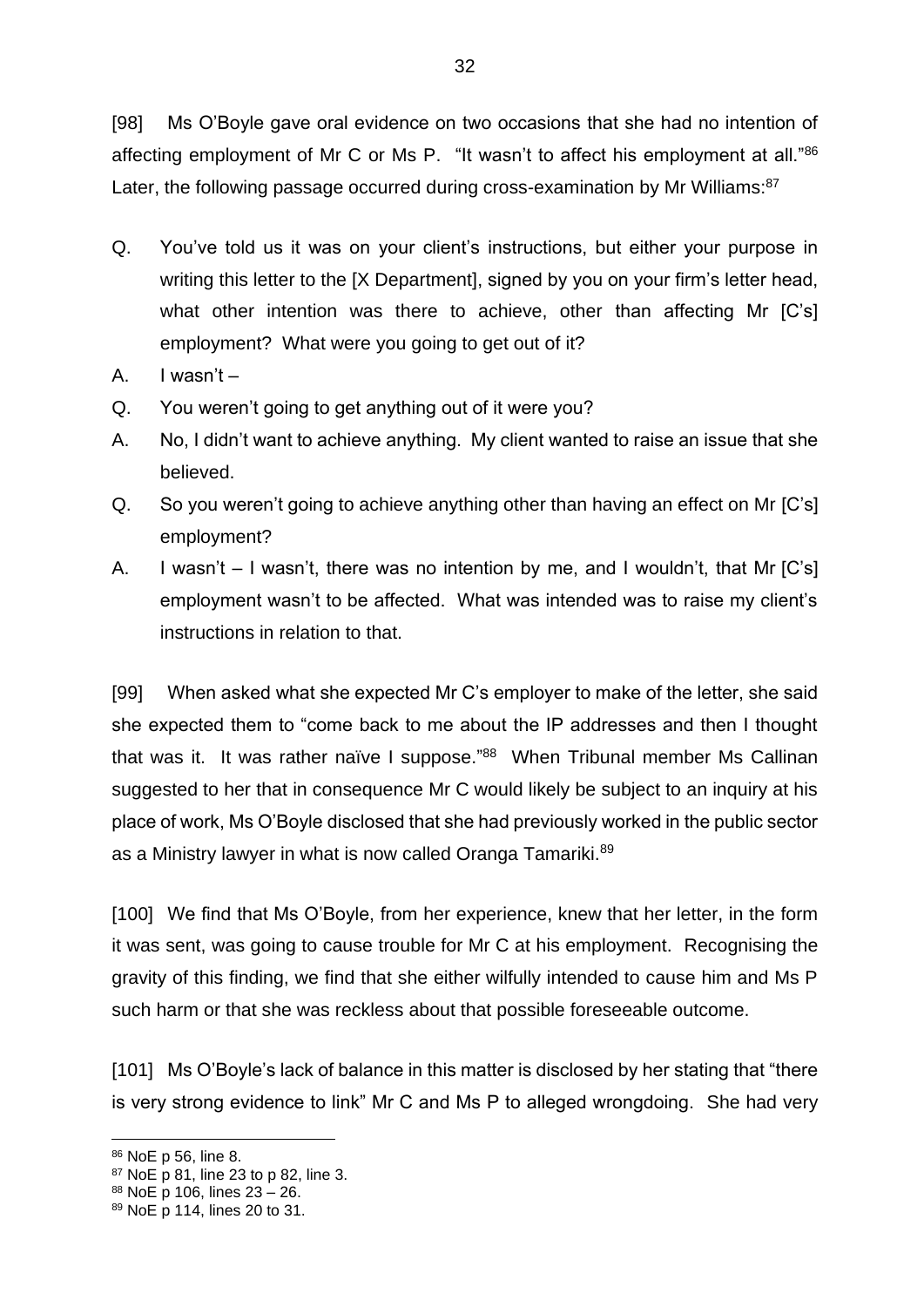little to go on and could not, on any balanced appreciation of the material she had, have expected to obtain any order for discovery of the breadth she sought. Although she threatened in her letter of 12 June 2018 to seek an order for discovery, she did not do so. Instead, she sent the letters to the employers.

[102] We criticise Ms O'Boyle for failing to recognise the weakness of her case regarding discovery. Even if she convinced herself (had an honest belief) in the strength of her case, her reliance on hearsay, double hearsay, unbalanced claims and embellishments, elevate her conduct to reckless conduct.

[103] We are critical of Ms O'Boyle's disseminating the material so widely. The original letter went to at least two (three if we count the Privacy Commissioner) other addressees unredacted. Her instruction to redact was careless, it was not clear how part of it was to be carried out. At least one addressee would not be Ms P's employer. The material was personal, hurtful, and damaging to the reputations of both Mr C and Ms P. In those circumstances, the scattergun approach was reckless. The sternly threatening tone of the letters was not respectful to the three Departments (against whom no evidence of any weight existed), nor was it respectful to Mr C or Ms P.

[104] In our view, a reasonably competent practitioner would have recognised that it was disrespectful to Mr C and Ms P to disseminate so much prejudicial and incorrect information to their employers (and others). A reasonably competent practitioner would have told the client that to go beyond enquiry about IP addresses was beyond the practitioner's professional role. A reasonably competent practitioner would have advised the client that they should not personally pursue this course either, although if the client personally chose to write herself, that would be the client's (unwise) choice.

[105] Mr Williams pressed Ms O'Boyle about her failing to notice when the Family Court Notes of Evidence arrived in her office on 4 July 2018. She knew that the judge had directed on 18 June that they be issued. She could have expected them within a few weeks. Although we are surprised that she did not consult them until more than a year later, we do not agree that any reasonably competent lawyer would have immediately checked them for accuracy when they arrived.

[106] Nonetheless, we are critical of Ms O'Boyle for not waiting for the Notes of Evidence to be received and not reviewing them before sending the original letter. At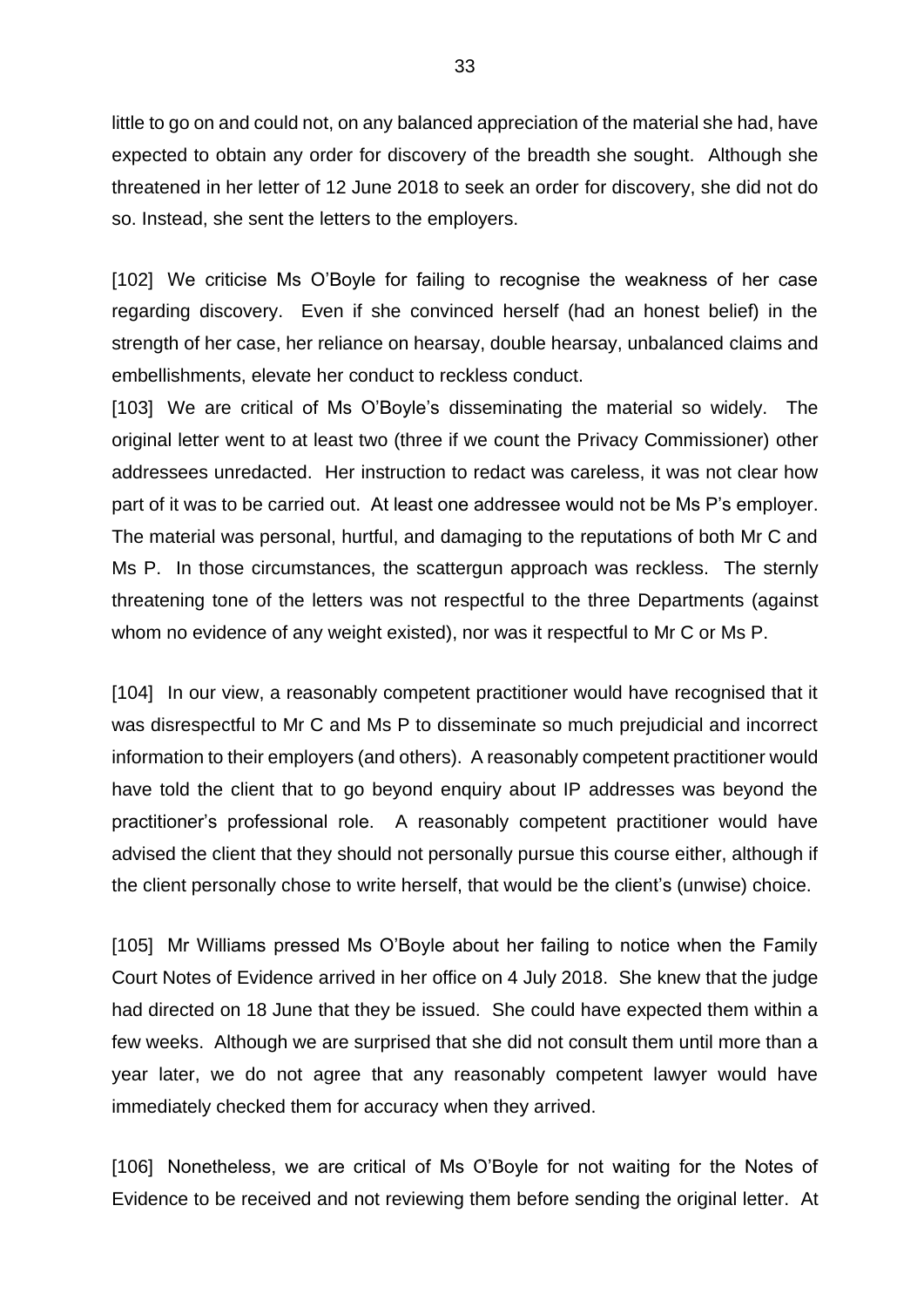the time the original letter was sent, she could have expected those Notes to be received imminently. Her allegations of perjury against Mr C and Ms P are so significant that we regard it as reckless to send the original letter without checking when it could have been done quite soon. Her reliance on her own recollection and mistaken handwritten note, in these circumstances, resulted in a breach of r 12 to treat others with respect.

[107] We have considered the letters Ms O'Boyle wrote to the Standards Committee and her subsequent claim that she always meant, by her references to the Notes of Evidence, to refer to her own handwritten notes. We do not accept Ms O'Boyle's evidence on this point. Even on a strained reading, we find it impossible to read those letters in a way that permits such a construction. The terms "Notes of Evidence" or "NoE," both of which appear in her letters, naturally references transcripts, not a lawyer's own handwritten notes. Once again, Ms O'Boyle has, in our view, attempted to construct an unlikely interpretation to save herself from the consequences of her conduct. We find she intentionally misled the Standards Committee.

[108] That is not to say Ms O'Boyle was aware that there would be a disparity between her notes and the Court's Notes of Evidence. She may have been so fixed in the rightness of her view that she could not countenance any possibility of disparity. If she had that view, it is a pity she compounded her wrongdoing by trying to divert the Standards Committee from obtaining the Notes of Evidence which, according to her submission, could not be released because of privacy. When asked by the Standards Committee, the judge released the relevant pages.

[109] We find Ms O'Boyle's conduct, in sending the original letter, in sending the two covering letters to other employers, in sending a copy of the original letter to the Privacy Commissioner and in misleading the Standards Committee by asserting the Notes of Evidence bore her out, to be "misconduct" under both  $\leq 7(1)(a)(i)$  and (ii) (qualifying both as "wilful," and as "reckless").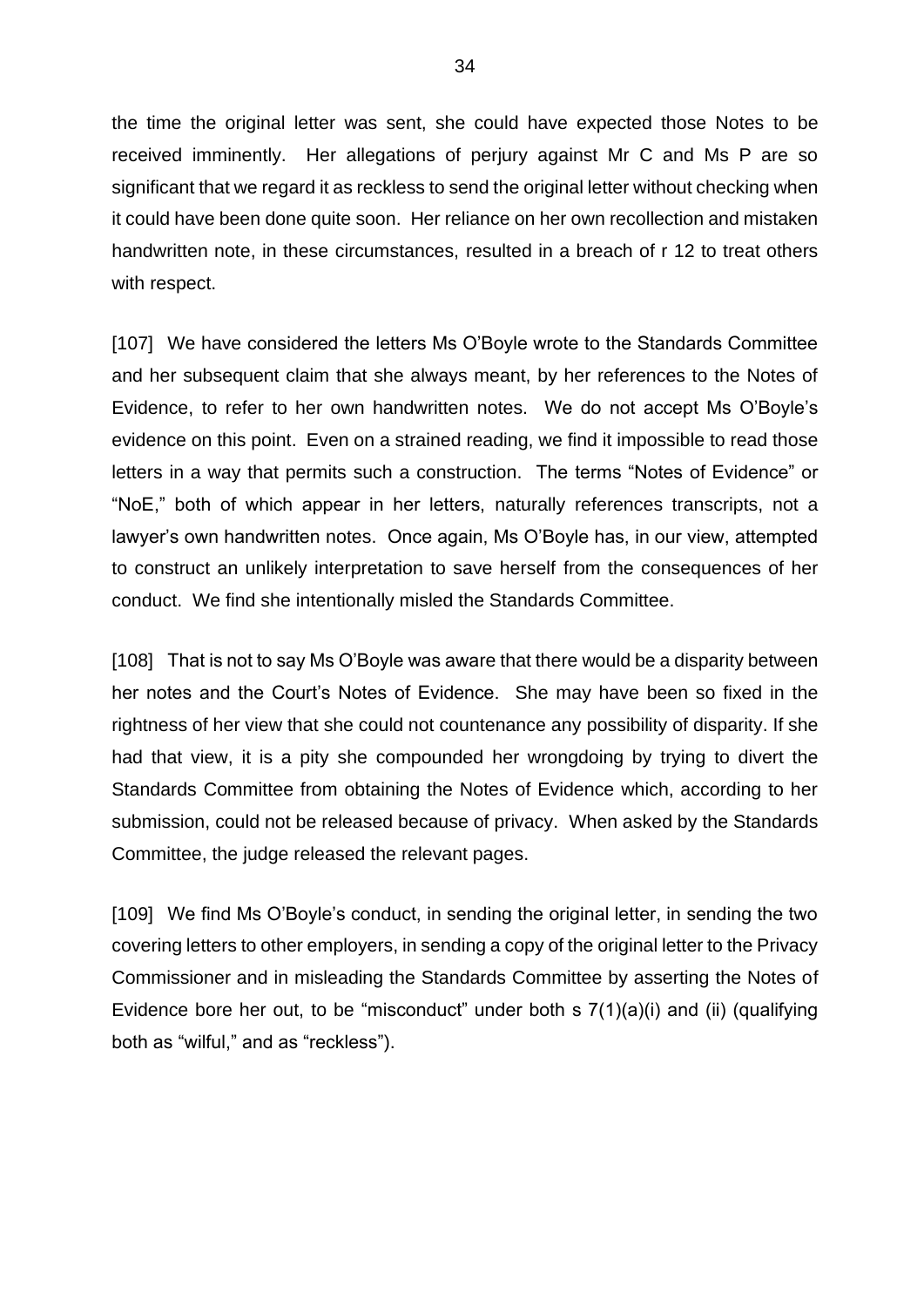## *Summary of conduct findings; discussion*

[110] There can be no question that, at the material times, Ms O'Boyle was providing regulated services. We find that her cumulative conduct in the following respects, would reasonably be regarded by lawyers of good standing as disgraceful:

- By sending letters that she knew could cause employment difficulties for Mr C and Ms P.
- By acceding to her client's wish to send material that was hurtful, and damaging to reputations, to the employers of Mr C and Ms P, a matter outside her proper scope as a lawyer in the client's family law case.
- By adding hurtful personal material that ought not to have been communicated, for example, asserting Mr C was a perjurer, within a letter seeking legitimate information about IP addresses.
- By asserting Mr C was a perjurer without checking the proposition against the Notes of Evidence. (This would not have resolved the name suppression error but would have eliminated all other points on which she made that assertion). This conduct is exacerbated by the gravitas associated with a lawyer's letterhead arising from the respect within which practitioners are held. Recipients are entitled to draw the inference that assertions in such a letter will not be made loosely.
- By deliberately developing an inference about the bad faith of Mr C by grossly overstating the evidential situation, by embellishing her propositions with a lie, indefensible inferences (e.g. that an attempt to access her office computer must be related to Mr C), and by recklessly representing Mr C and Ms P as likely wrongdoers who would misuse their positions and work devices. This is exacerbated by her statement to the employers that the original letter was being copied to the Privacy Commissioner, conduct that suggests Mr C and Ms P are already guilty of hacking using Departmental devices.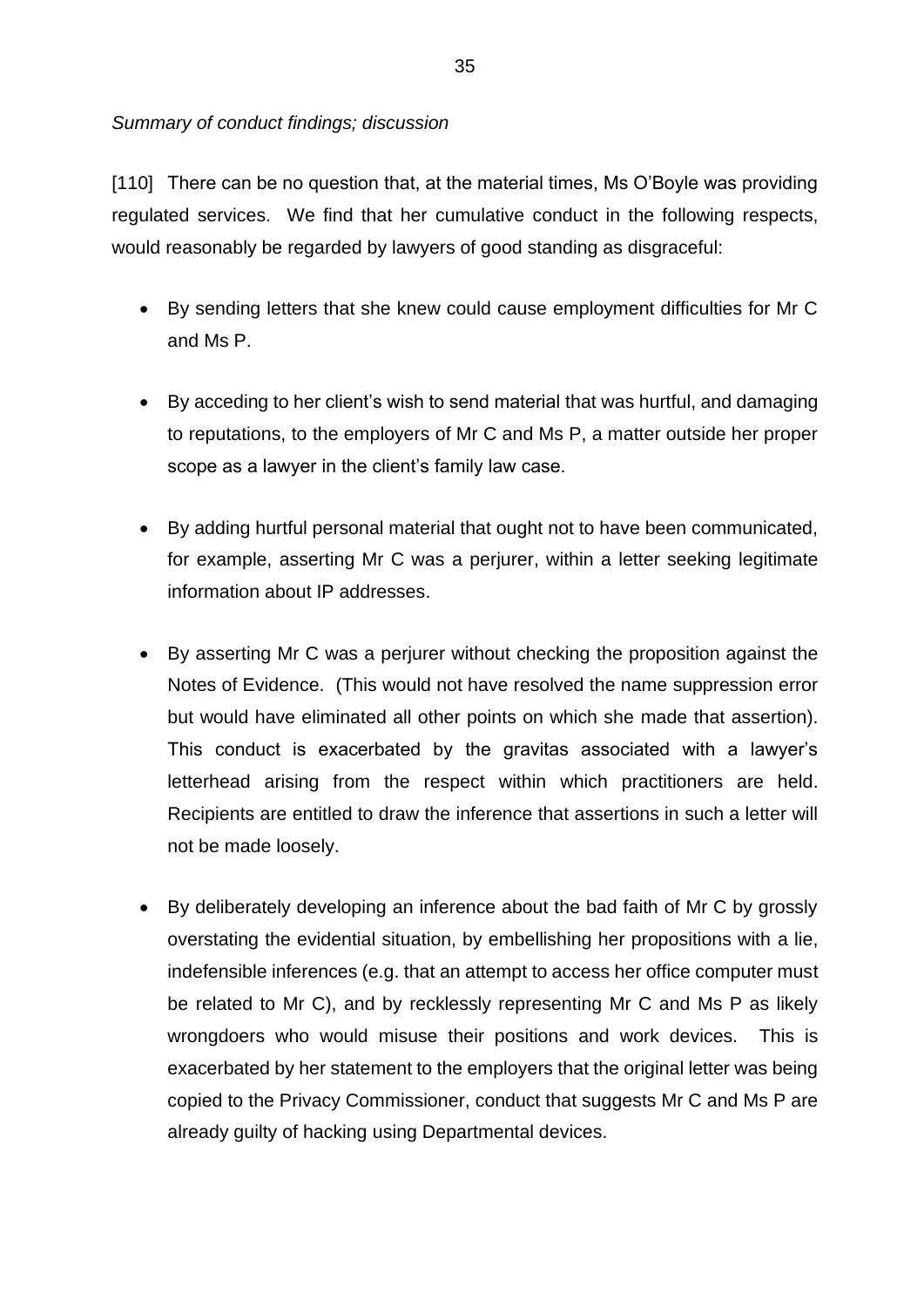- By disseminating letters containing such matter to one recipient who would have no relation to the matters at issue.
- By providing negative views about Mr C and Ms P alleged wrongdoing to their employers.

[111] We find that Ms O'Boyle's repeated assertion to the Standards Committee that her stance was backed up by the Notes of Evidence was deliberately misleading. This conduct was disgraceful, both because it was misleading and because she always had the means to check the Notes (transcript). Even if she had been unaware at the time those Notes arrived from the Court, she must have known that they would have arrived by the time she was in discussion with the Standards Committee approximately a year later.

[112] In several respects concerning her conduct in the family law case and in these disciplinary proceedings, Ms O'Boyle has demonstrated a closed mind, fixity of view and position. These are concerning traits. We find that her conduct in misleading the Standards Committee is similarly conduct that would reasonably be regarded by lawyers of good standing as disgraceful.

[113] We find that in sending the letters, Ms O'Boyle wilfully contravened her duty under r 12 of the Rules to treat others with respect. The conduct was wilful in the sense that she knew it could cause harm and embarrassment. More than that, we find that she knew the foreseeable consequence of the letters would be to cause employment inquiries, at the least.

[114] We find that in sending the letters Ms O'Boyle recklessly contravened that same duty to treat Mr C and Ms P with respect. That recklessness represents in:

- Sending the letters to the addressee who did not employ Ms P.
- Making assertions about Mr C's alleged lies to the Court when a short delay would have enabled her to check the Notes of Evidence (rather than relying on her own faulty handwritten note). Given the seriousness of the allegation, she should have taken extra care to check the Notes of Evidence particularly as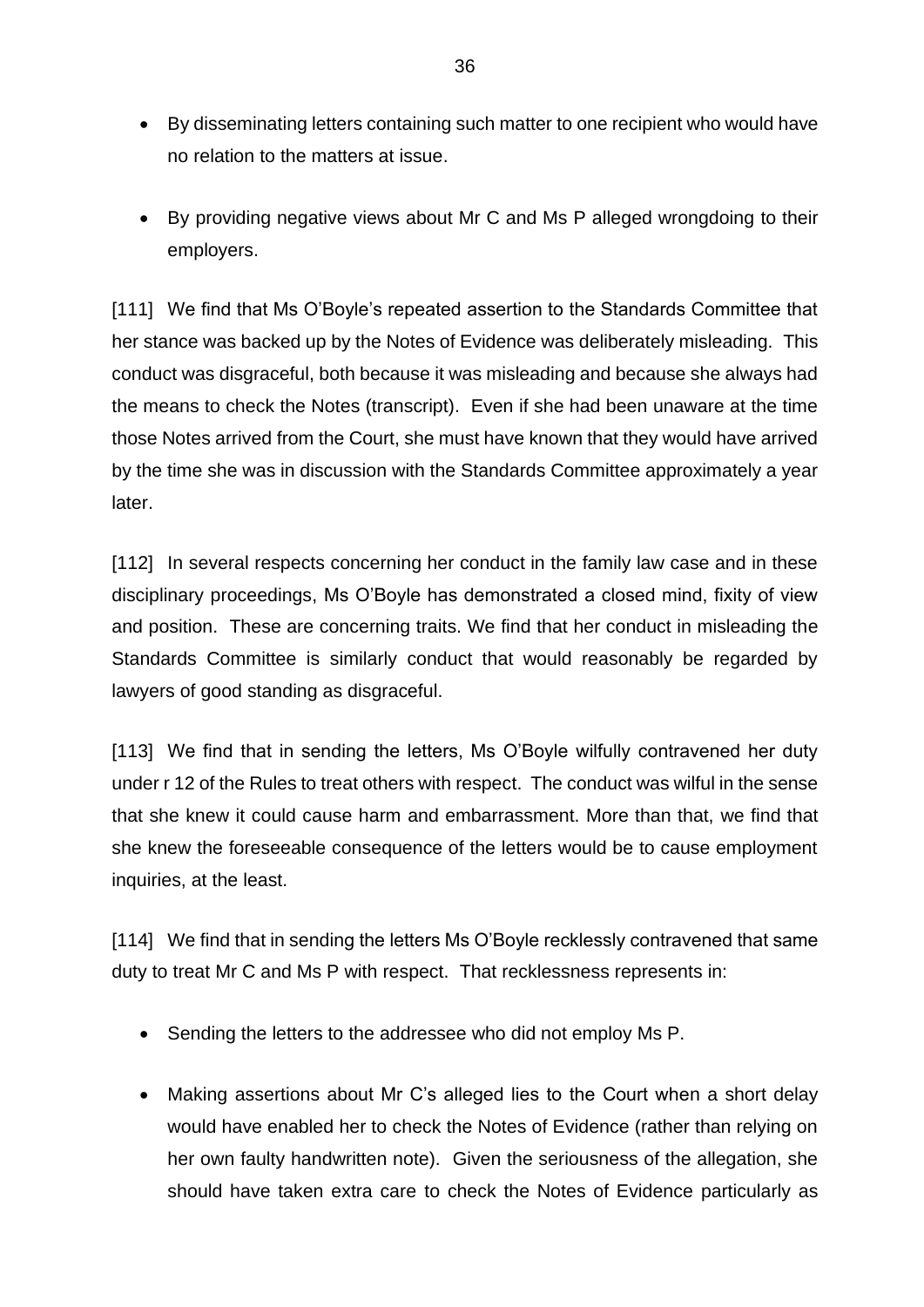there was no urgency to send the letters. The delay would not have been material to her client's case.

- Sending unredacted letters.
- Making strong, damaging assertions that were not warranted by the material available to her.
- Failing to test her own materials (e.g. identify the precise source of the long list of IP addresses; clarify from a competent source the accuracy of her assertion that a Government Department was likely implicated).

[115] These reckless contraventions of r 12 were echoed in her misrepresenting to the Standards Committee that the Notes of Evidence supported her. Ms O'Boyle failed to keep an open mind, to question her own material, and she adopted positional entrenchment.

[116] Although she was wrong in fact about Mr C's name suppression, we do not find she was reckless in that error because she did check at Court, a source she reasonably regarded as reliable.

[117] Lest we be misunderstood, we accept that lawyers can sometimes make honest mistakes. In advancing a client's point of view, advocacy requires the best case to be put. Within limits, enhancing a case can produce degrees of unbalance. What distinguishes this case is the intent to harm the opposing self-represented party in an unrelated sphere. The lie, the wilful or reckless extent of allegations and inferences, the scattergun of toxic material, the reckless failure to check material or question her own sources before going on such a strong attack support this. These features reduce the confidence of the public in the profession generally if not brought to account. As we have already noted, we regard the conduct represented in sending these letters as misconduct.

[118] In summary, we find the charge against Ms O'Boyle of misconduct proved under the three heads (conduct that would reasonably be regarded by lawyers of good standing as disgraceful; or wilful, or reckless, contravention of a rule), any one of which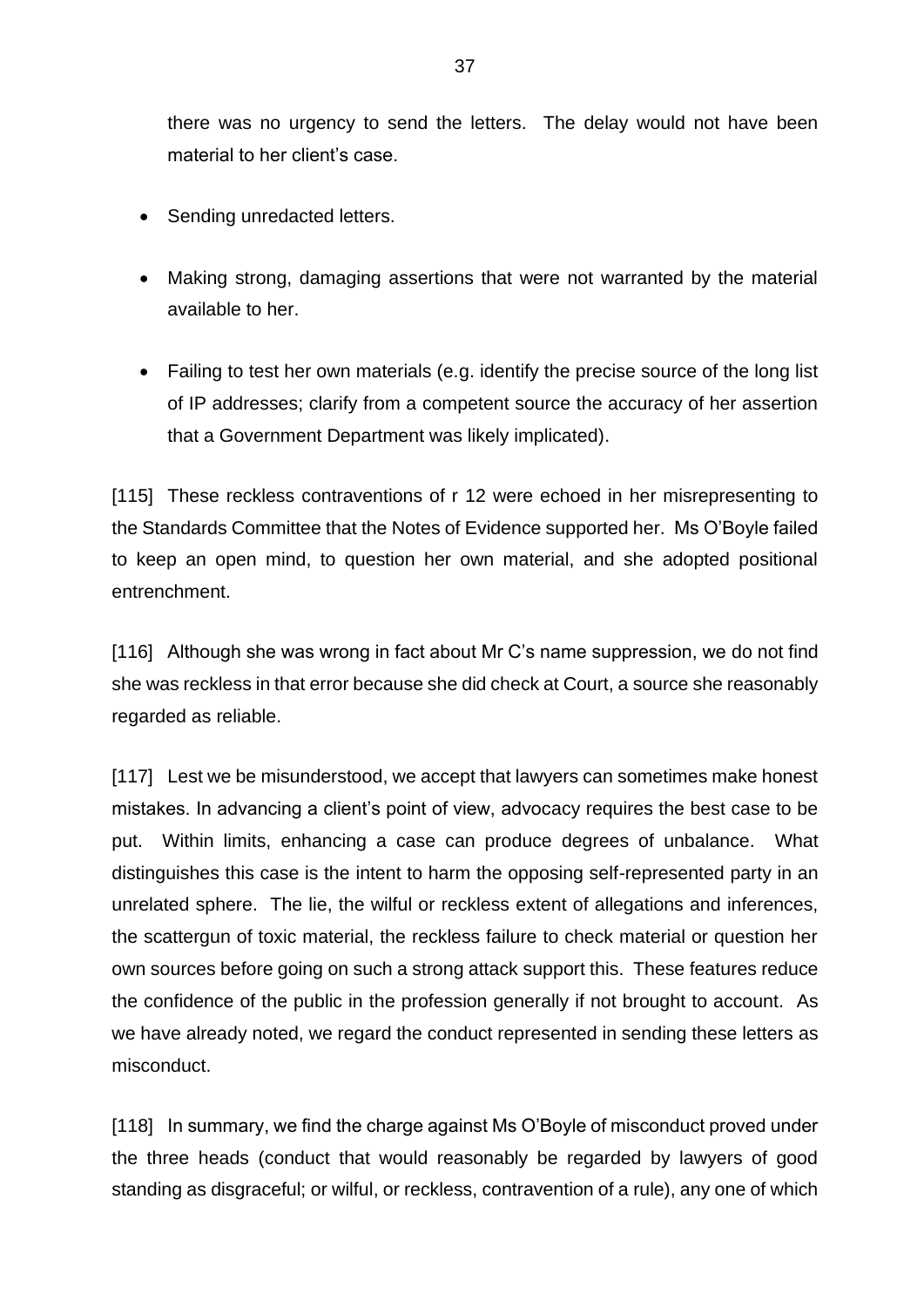is a sufficient finding. The cumulative effect of Ms O'Boyle's actions amount to a serious drop below the standards that the public, and other members of the profession, can expect.

## *If not, is it unsatisfactory conduct?*

[119] In the alternative, Ms O'Boyle is charged with unsatisfactory conduct under s 12(a), (b) or (c) of the Act. The relevant parts of that section provide:

#### 12 **Unsatisfactory conduct defined in relation to lawyers and incorporated law firms**

In this Act, **unsatisfactory conduct**, in relation to a lawyer or an incorporated law firm, means—

- (a) conduct of the lawyer or incorporated law firm that occurs at a time when he or she or it is providing regulated services and is conduct that falls short of the standard of competence and diligence that a member of the public is entitled to expect of a reasonably competent lawyer; or
- (b) conduct of the lawyer or incorporated law firm that occurs at a time when he or she or it is providing regulated services and is conduct that would be regarded by lawyers of good standing as being unacceptable, including—
	- (i) conduct unbecoming a lawyer or an incorporated law firm; or
	- (ii) unprofessional conduct; or
- (c) conduct consisting of a contravention of this Act, or of any regulations or practice rules made under this Act that apply to the lawyer or incorporated law firm, or of any other Act relating to the provision of regulated services (not being a contravention that amounts to misconduct under [section](https://legislation.govt.nz/act/public/2006/0001/latest/link.aspx?id=DLM365705#DLM365705) 7);

[120] The material already covered in this decision leads plainly to the finding, if misconduct had not been found, that her conduct falls short of the standard of competence and diligence that a member of the public is entitled to expect of a reasonably competent lawyer. In this case, the Tribunal (and Mr C) was entitled to expect Ms O'Boyle to limit herself to legitimate actions on behalf of her client. It seemed Ms O'Boyle had some insight in the extent to which she had overstepped her professional role when she indicated that what she did was "not a lawyer's role"<sup>90</sup> but she then suggested to the effect it may have been a civil lawyer's role.<sup>91</sup> That comment

…

<sup>90</sup> NoE p 108, lines 10 – 11.

 $91$  NoE p 108, lines 11 – 12.